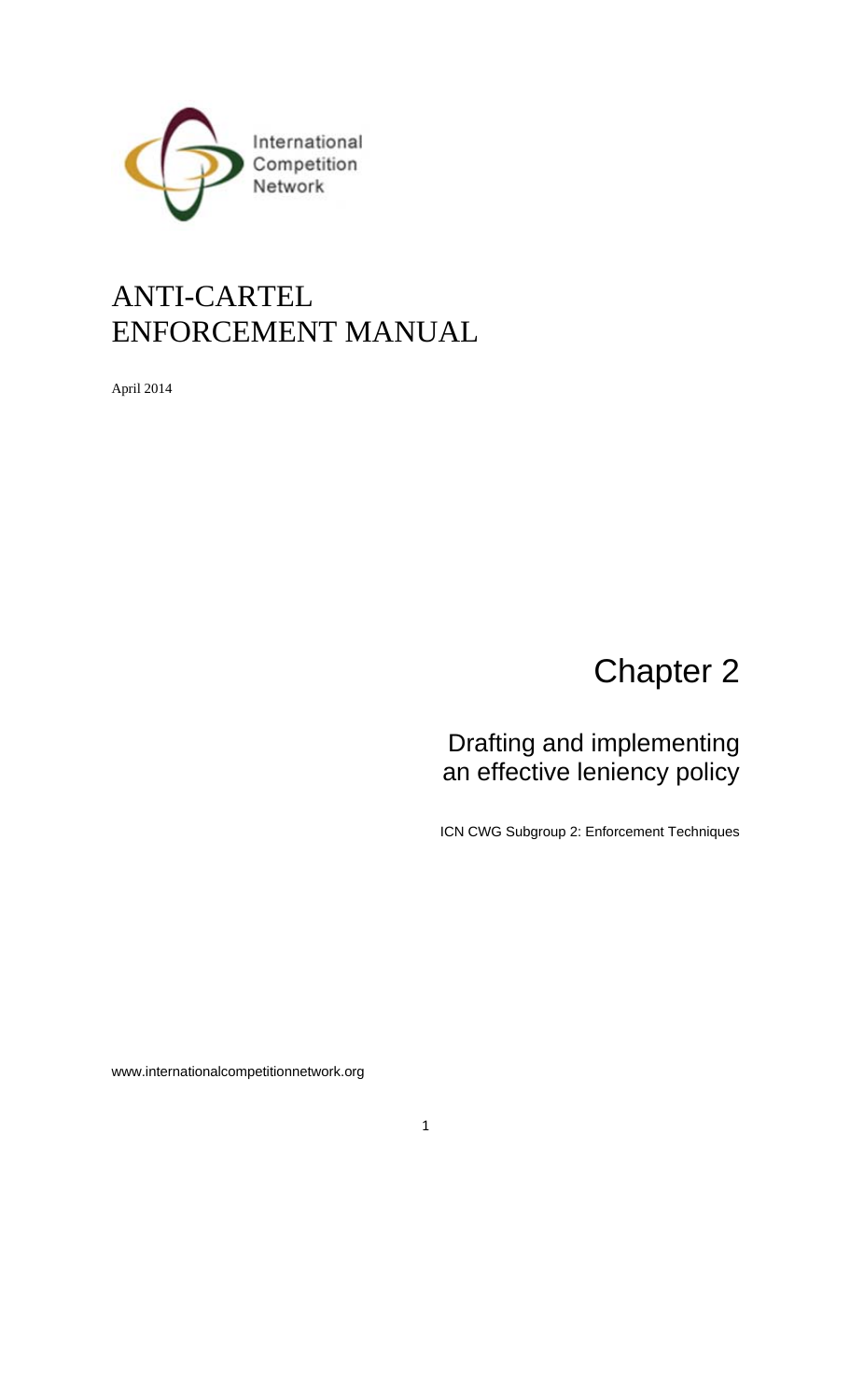| 1.                                                                                                 |  |                                                                      |  |  |
|----------------------------------------------------------------------------------------------------|--|----------------------------------------------------------------------|--|--|
| 2.                                                                                                 |  |                                                                      |  |  |
|                                                                                                    |  |                                                                      |  |  |
|                                                                                                    |  |                                                                      |  |  |
|                                                                                                    |  |                                                                      |  |  |
|                                                                                                    |  |                                                                      |  |  |
| 2.5. Issues for consideration in the drafting and implementation of a successful leniency policy 7 |  |                                                                      |  |  |
| 2.5.1.                                                                                             |  |                                                                      |  |  |
| 2.5.2.                                                                                             |  |                                                                      |  |  |
| 3.                                                                                                 |  | PRACTICAL ASPECTS IN ADMINISTERING AN EFFECTIVE LENIENCY PROGRAM  11 |  |  |
|                                                                                                    |  |                                                                      |  |  |
| 3.1.1.                                                                                             |  |                                                                      |  |  |
| 3.1.2.                                                                                             |  |                                                                      |  |  |
|                                                                                                    |  |                                                                      |  |  |
| 3.2.1.                                                                                             |  |                                                                      |  |  |
| 3.2.2.                                                                                             |  |                                                                      |  |  |
|                                                                                                    |  |                                                                      |  |  |
|                                                                                                    |  |                                                                      |  |  |
|                                                                                                    |  |                                                                      |  |  |
|                                                                                                    |  |                                                                      |  |  |
| 3.7. Clear requirements for leniency applicants to cooperate with the competition agency  16       |  |                                                                      |  |  |
|                                                                                                    |  |                                                                      |  |  |
|                                                                                                    |  |                                                                      |  |  |
| 3.10.                                                                                              |  |                                                                      |  |  |
| 3.11.                                                                                              |  |                                                                      |  |  |
| 3.12.                                                                                              |  |                                                                      |  |  |
| 4.                                                                                                 |  |                                                                      |  |  |
|                                                                                                    |  |                                                                      |  |  |
|                                                                                                    |  |                                                                      |  |  |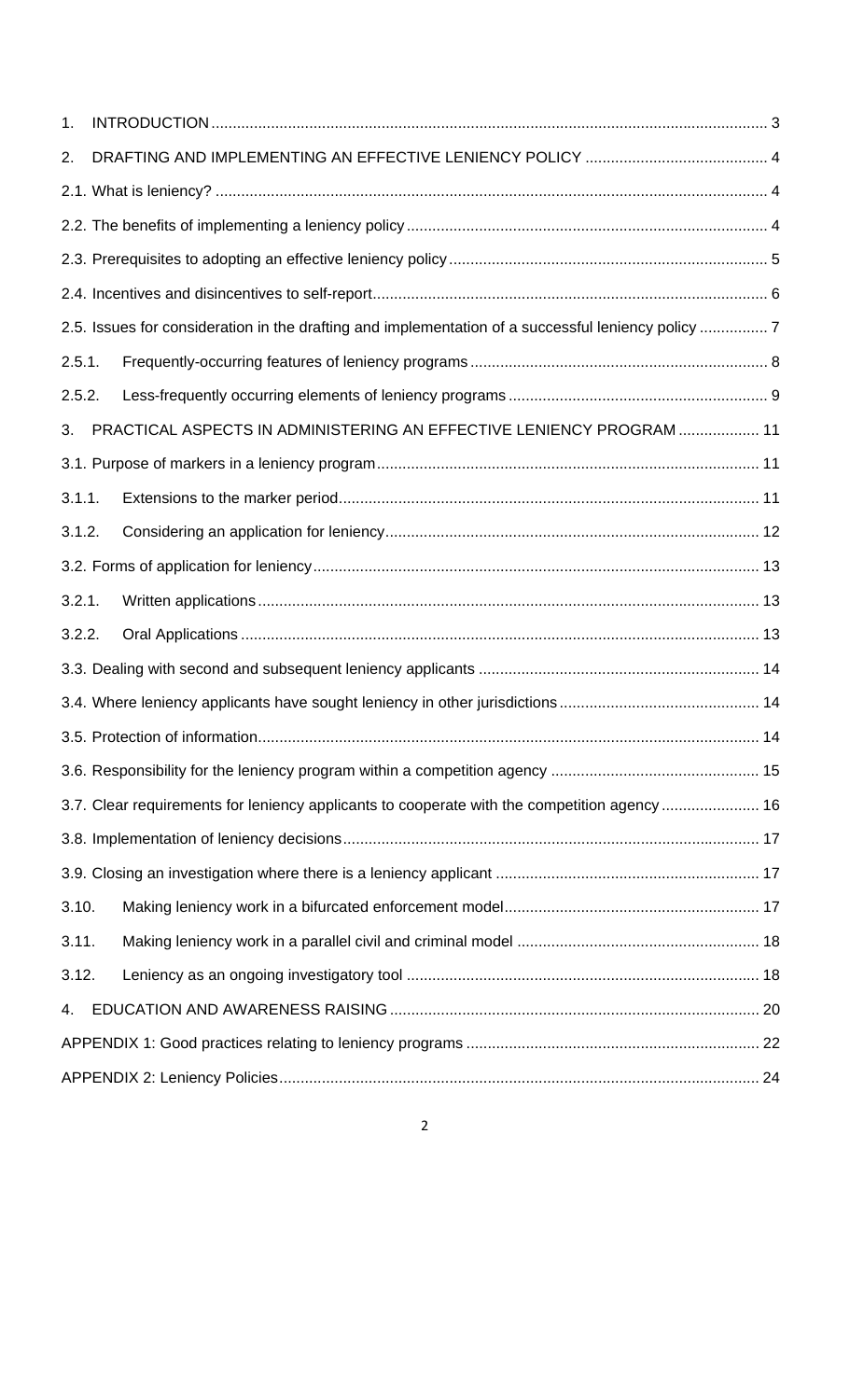#### **1. INTRODUCTION**

The purpose of this Chapter is to draw together key practices concerning the drafting and implementation of an effective leniency policy.

A number of "good practices"<sup>1</sup> in regard to drafting and implementing an effective leniency policy have been identified throughout the Chapter. These good practices may assist jurisdictions in their consideration of leniency programs. A compilation of these good practices can be found at Appendix 1: Good practices relating to leniency programs.

The relevance, and therefore likelihood of adoption by jurisdictions, of any particular good practice outlined in this Chapter will be influenced by a jurisdiction's competition policy and legal system. In some cases certain practices will not be appropriate due to the legal, legislative or political regimes in which those competition agencies operate.

This Chapter replaces the May 2009 version of *Chapter 2: Drafting and Implementing an Effective Leniency Policy* as part of the Anti-Cartel Enforcement Manual.

 1 "Good practices" are generally considered to be practices which work well in the jurisdictions where they are applied, but which may or may not work well in the legal context of another jurisdiction, and, therefore, cannot necessarily be recommended for adoption by other ICN members.

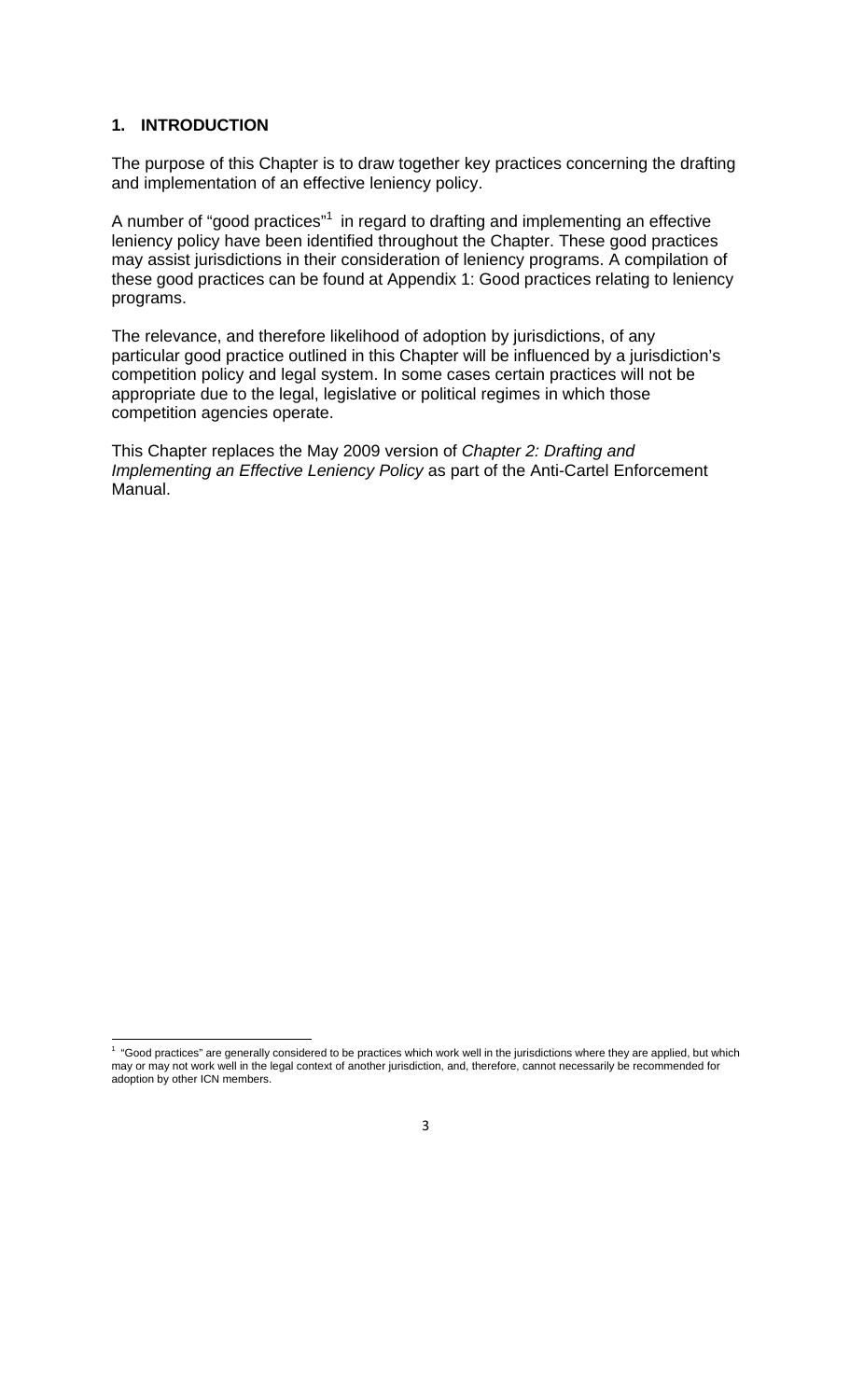#### **2. DRAFTING AND IMPLEMENTING AN EFFECTIVE LENIENCY POLICY**

#### **2.1. What is leniency?**

Leniency is a generic term to describe a system of partial or total exoneration from the penalties that would otherwise be applicable to a cartel participant in return for reporting its cartel membership and supplying information or evidence related to the cartel to the competition agency providing leniency.

The terms "leniency", "immunity" and "amnesty" are used in many jurisdictions, but the definitions of these terms vary between jurisdictions. For example, under the United States leniency program, "corporate amnesty" and "corporate leniency" are used interchangeably to mean complete immunity from criminal conviction and fines. Other jurisdictions use "leniency" to refer to any reduction in fines up to 100 per cent.

In this Chapter the term "leniency" refers to total immunity and the term "lenient treatment" refers to a reduction in penalty less than full immunity. Decisions that could be considered lenient treatment include, but are not limited to, an agreement to reduce penalties or an agreement not to refer a matter for criminal prosecution.

The term "leniency policy" is used to describe the written collection of principles and conditions adopted by a competition agency that governs the leniency process. A leniency policy is one component of a leniency program. A "leniency program" also includes internal agency processes, for example, how the competition agency implements its leniency policy, including processes for conferring and/or refusing leniency or lenient treatment.

#### **2.2. The benefits of implementing a leniency policy**

Many jurisdictions have developed leniency programs because of the benefits that flow from having one. Leniency encourages cartel participants to confess their cartel conduct and implicate their co-conspirators, providing first-hand, direct "insider" information or evidence of conduct. Leniency programs help to uncover conspiracies that would otherwise go undetected and can destabilise existing cartels. They also act as a deterrent to those contemplating entering into cartel arrangements.

In addition, information or evidence can be obtained faster by competition agencies, and at a lower direct cost, compared to other methods of investigation, leading to more efficient resolution of cases, even if additional investigative measures are carried out. To get this information or evidence, the parties who provide it to competition agencies may be promised lower fines, shorter prison sentences, less restrictive orders, or even complete immunity.

The benefits of implementing leniency programs for competition agencies can be grouped together as:

- Deterrence making cartel membership less attractive as there is an increased risk that one of the cartel participants will report the existence of the cartel;
- Detection enabling the discovery of cartels, as there is an increased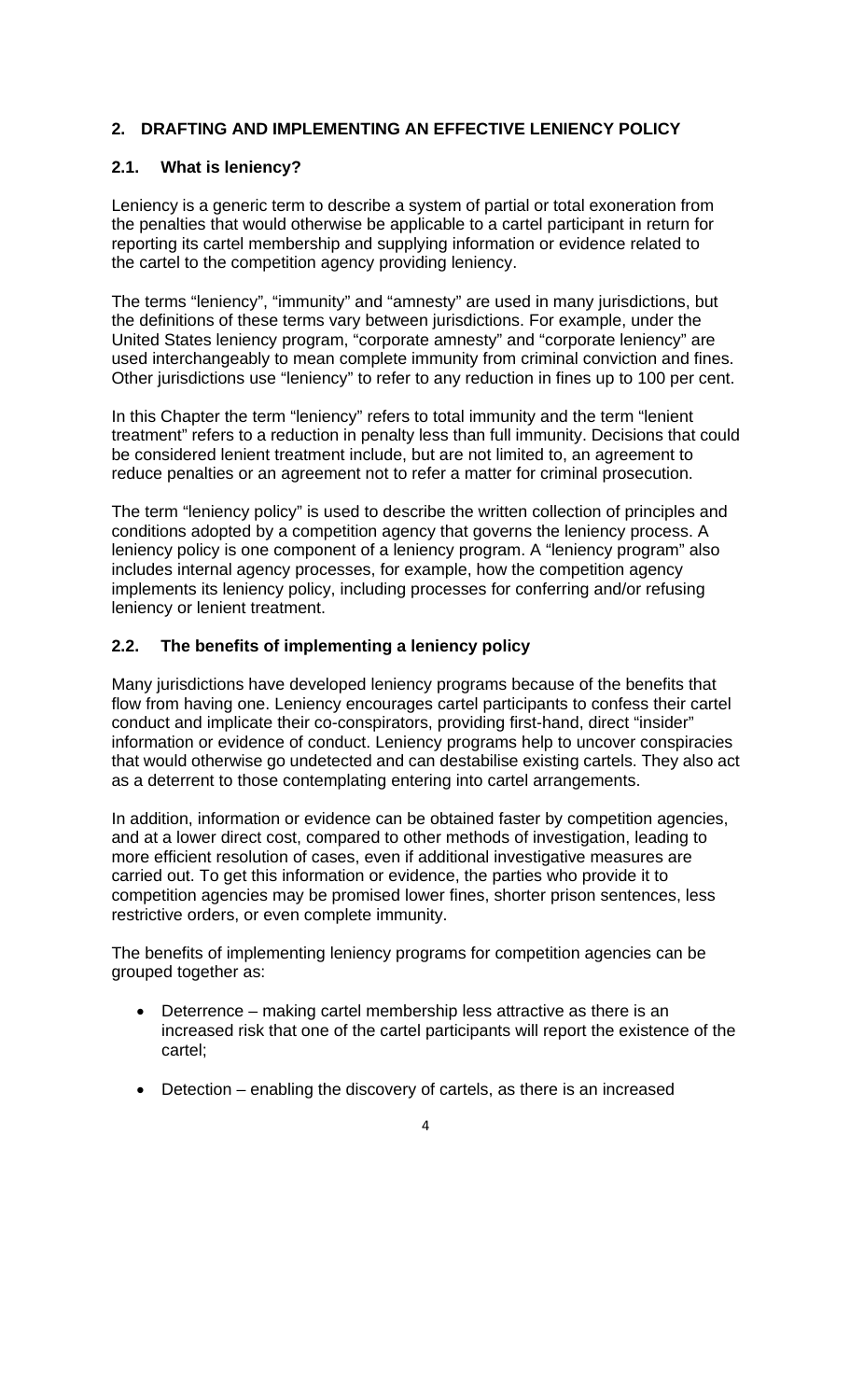likelihood of the cartel being reported;

- Sanctioning making punishment of co-conspirators more likely as it provides competition agencies with first-hand, direct "insider" information or evidence that might otherwise be difficult to obtain;
- Cessation causing cartels to cease operation because one or more of the participants terminates their participation, either because they have applied for leniency or because they are concerned that one or more of their co-conspirators has or will apply for leniency; and
- Cooperation facilitates international cooperation in cartel investigations as many leniency programs require the leniency applicant to state in which other jurisdictions leniency has been sought and provide a waiver allowing communication between those competition agencies.

The overall objective of a leniency program is to improve the level of compliance with antitrust and competition laws through the increased detection of cartels. The increase in competition resulting from identifying cartels ultimately leads to lower prices, better service and/or more innovative and efficient companies, which benefits consumers. This outcome is consistent with competition agencies' objectives.

#### **2.3. Prerequisites to adopting an effective leniency policy**

Without strong penalties and vigorous enforcement by the competition agency, there is little incentive for cartel participants to self-report their breach of competition laws. The corollary is that no leniency policy, no matter how generous or well drafted, will be effective unless there is fear of imminent detection and sanction.

There is broad consensus among most competition agencies that there are three essential prerequisites to successfully implement a leniency program. These are:

- **High risk of detection and serious sanctions being imposed**  Competition agencies have to demonstrate a commitment to vigorous investigation of cartels using robust investigatory powers. Those participating in cartels must perceive that, first, there is a real risk of detection and that, second, in the absence of a leniency application, enforcement action and the imposition of sanctions is certain to follow. This will encourage cartel participants to come forward before they are caught. There are further benefits if a leniency program can create a race between cartel participants to be "first through the door" and/or ahead of others that may be eligible for lenient treatment (including between a company and its employee).
- **Sanctions imposed are significant** The sanctions imposed on cartel participants who are not part of the leniency program, including both companies and individuals, must be significant. If sanctions are inadequate, cartel participants will not come forward as the benefits from leniency are reduced or non-existent. Essentially, the value of the cartel for cartel participants must be less than the cost of getting caught.
	- 5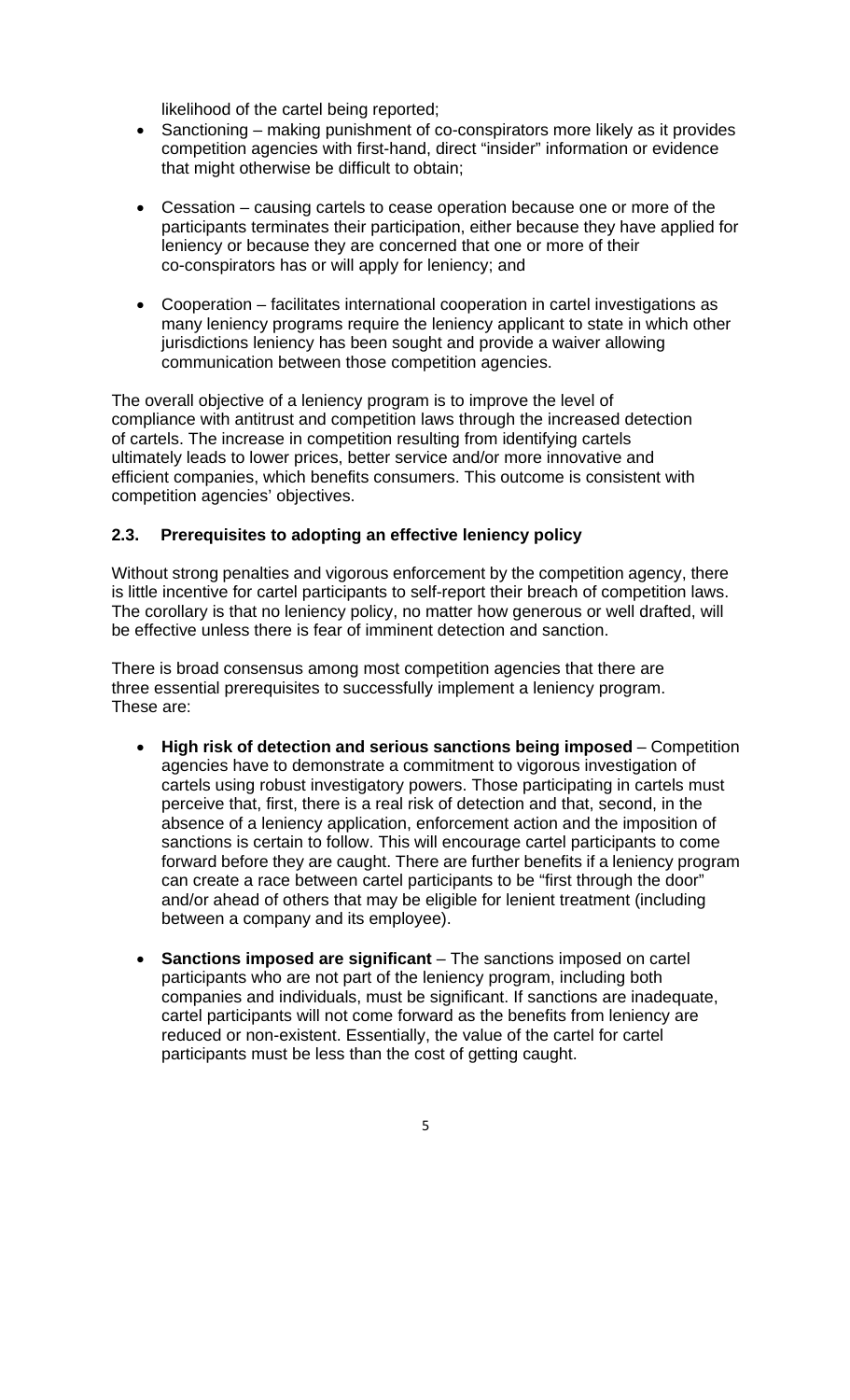• **Transparency and certainty** – There must be transparency and certainty in the operation of a leniency policy. Competition agencies need to build the trust of leniency applicants and their attorneys by consistently applying the leniency policy. A leniency applicant needs to be able to predict with a high degree of certainty how it will be treated if it reports anticompetitive conduct and what the consequences will be if it does not come forward. Therefore, competition agencies should ensure that their leniency policies are clear, comprehensive, regularly updated, well publicised, coherently applied, and sufficiently attractive for the applicants in terms of the rewards that may be granted.

#### **2.4. Incentives and disincentives to self-report**

Leniency programs provide an opportunity for companies to put an end to their cartel participation, report anticompetitive conduct and receive leniency or lenient treatment.

When considering whether to self-report, a company or individual is likely to undertake a cost benefit analysis in order to determine their "best option". When drafting and implementing a leniency policy it is important for a competition agency to consider not only whether its leniency program has the right incentives, but also whether its leniency program contains any disincentives discouraging cartel participants from reporting their cartel conduct.

The cost benefit calculation is also affected by the proliferation of jurisdictions imposing sanctions for the same conduct and the resulting overall level of fines.

Competition agencies need to safeguard the incentives to apply for leniency by:

- ensuring that higher sanctions and other negative consequences are applied to non-co-operators;
- ensuring that co-operators are not disadvantaged because of their cooperation;
- providing certainty regarding the use of information provided by the applicant if the leniency application is rejected;
- considering what conditions should be imposed upon the leniency applicants;
- considering what benefits are provided to leniency applicants and what conditions are imposed upon subsequent applicants; and
- providing certainty regarding the application of any predecessor-successor scheme to future owners of an entity that has been involved in a cartel.

Attorneys who have represented leniency applicants in the past have raised the following issues as inhibiting potential applicants from self-reporting:

- uncertainty about the ability to obtain leniency after an investigation has commenced;
	- 6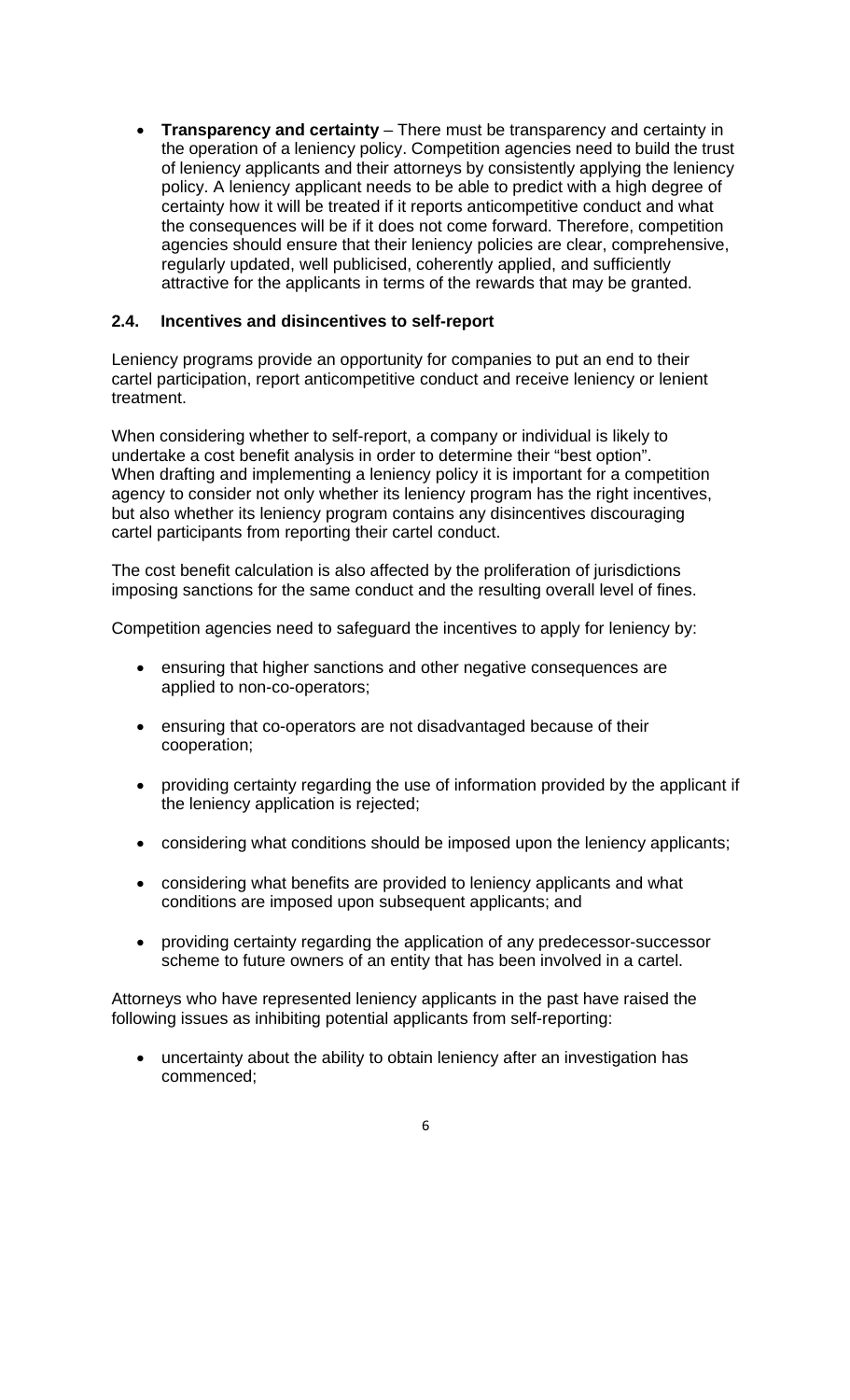- inability of the leniency applicant to anonymously explore with a competition agency whether leniency is available;
- with respect to fine determination, and having regard to more jurisdictions asserting jurisdiction in international cartel cases, the risk of (i) double or multi-counting/indirect sales on the same volume of commerce and/or (ii) in the context of bid-rigging, ascribing sales of the successful bidder to unsuccessful bidders;
- exposure to civil litigation in multiple jurisdictions, particularly class action litigation;
- absence of "amnesty plus" credit;
- absence of a marker system;
- absence of a "first through the door" policy;
- absence of an exemption from debarment from government contracting;
- lack of standard form letters setting out obligations and protections for both the leniency applicant and the competition agency, unless such obligations and protections follow clearly from the leniency program itself;
- absence of a clear confidentiality policy setting out how a competition agency will deal with information that it receives from a leniency applicant. This includes on what terms the competition agency will cooperate with other enforcement bodies and/or its international counterparts, and whether the information can be accessed by discovery processes initiated by third parties; and
- a requirement to establish all the elements of an offence before receiving conditional leniency.

#### **2.5. Issues for consideration in the drafting and implementation of a successful leniency policy**

The leniency programs that currently exist display a number of differences. The features that exist in one jurisdiction may not be readily transposed to another because of legal obligations, and/or because of the need for the leniency program to remain compatible with other elements of competition policy or general public policy.

As a general rule, leniency should be available in circumstances both where the competition agency is unaware of the cartel and where the competition agency is aware of the cartel, but the competition agency does not have sufficient evidence to proceed to adjudicate or prosecute the cartel. Lenient treatment should be available where the application facilitates the competition agency's ability to prove the cartel.

As noted above, there must be transparency and certainty in the implementation of a leniency policy. A leniency applicant needs to be able to foresee with a high degree of

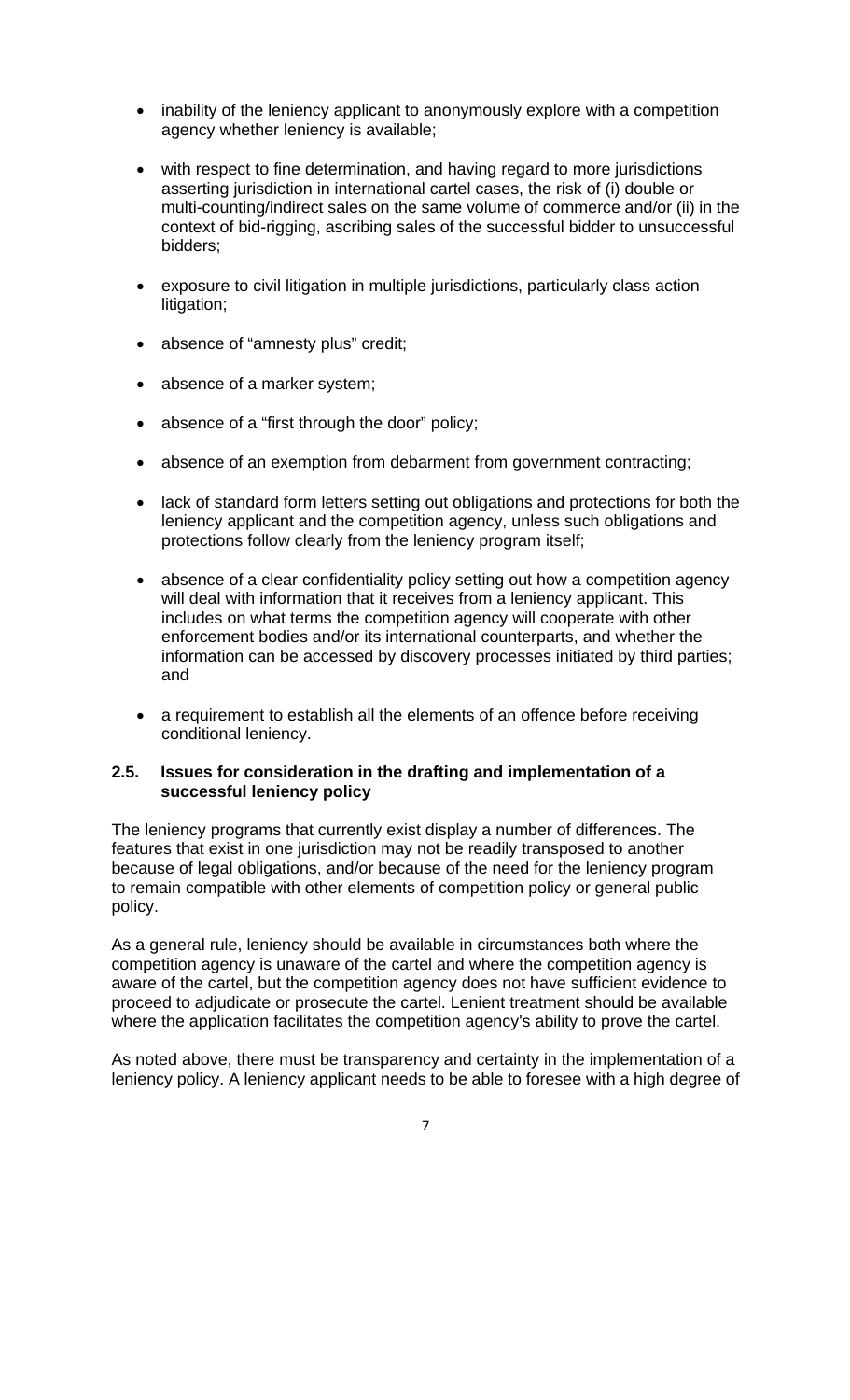certainty how it will be treated if it reports anticompetitive conduct and what the consequences will be if it does not come forward. Therefore, competition agencies should ensure that their leniency policies and the application of such policies are clear, comprehensive, up-to-date and well publicised.

In jurisdictions where a settlement procedure exists, the procedural and substantive interplay between leniency and settlement should also be considered.

It is good practice to make leniency and lenient treatment available where the leniency applicant facilitates the competition agency's ability to prove a cartel

It is good practice to make leniency available both where the competition agency is unaware of the cartel and where the competition agency is aware of the cartel, but the competition agency does not have sufficient evidence to proceed to adjudicate or prosecute

The following practices are divided into two groups: those frequently encountered in leniency policies, and those which are used less frequently.

#### **2.5.1. Frequently-occurring features of leniency programs**

- Leniency is granted to the first eligible leniency applicant who self-reports its involvement in a cartel and provides sufficient information or sufficient evidence about the cartel.
- A "marker" system, or the practice of reserving a place for a leniency applicant for a defined period of time whilst it conducts further internal investigation and attempts to perfect its application for leniency. The leniency applicant's position is reserved for an agreed amount of time in the queue, usually on the condition that it provides further information or evidence within this time period. Therefore, the leniency applicant receives a "marker," which provides certainty and clarity for potential leniency applicants and encourages a race to contact the competition agency.
- Provision for an anonymous leniency approach in order to allow a leniency applicant to discuss the particular circumstances of a case and the availability of leniency in these circumstances. Prior consultation is a common practice, however safeguards may be needed to avoid the risk of parties "gaming the process" and the competition agency in order to determine whether the competition agency has an open investigation.
- Provision for leniency for the first eligible leniency applicant to submit an application before an investigation has begun.
	- 8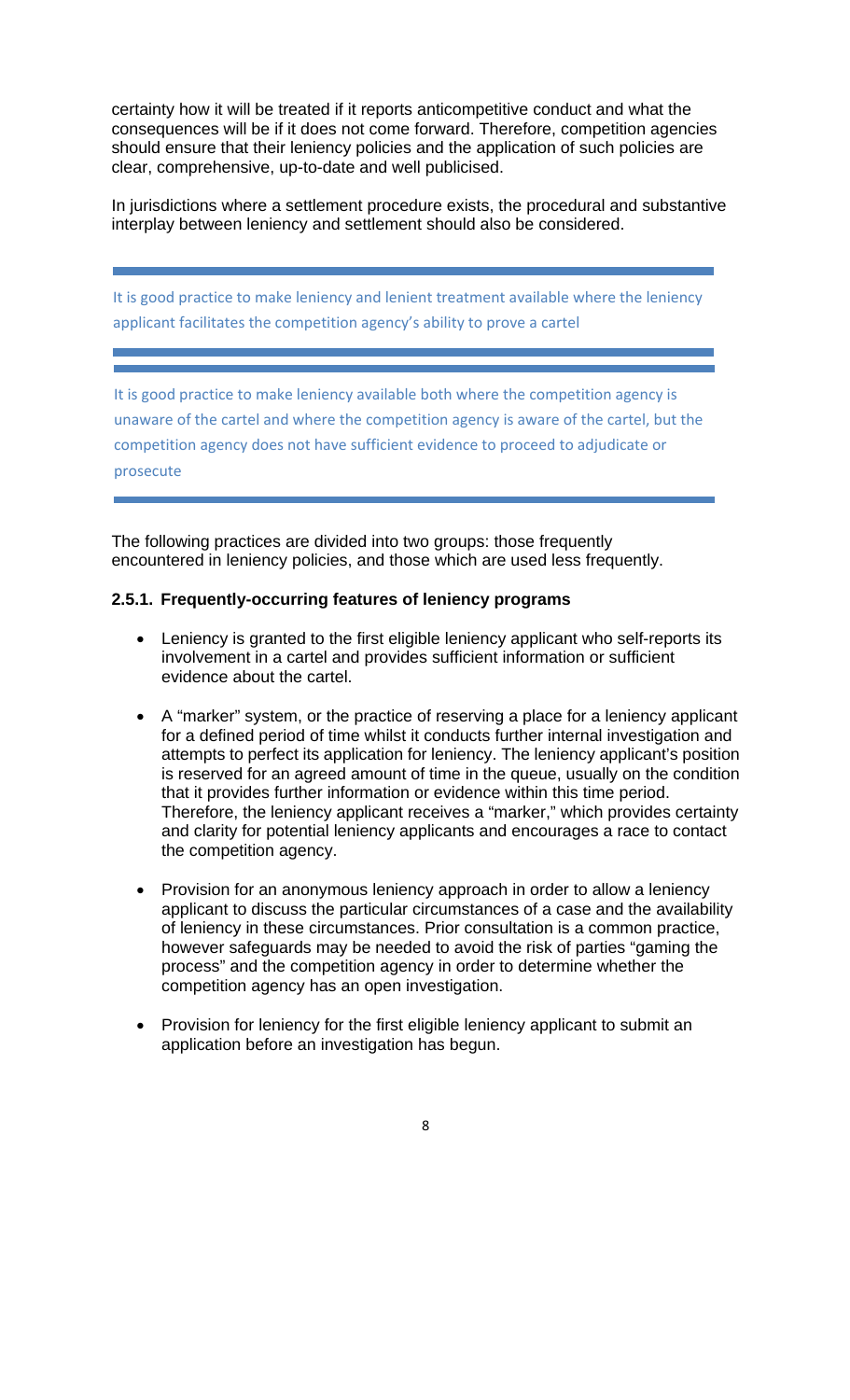- Leniency or lenient treatment for leniency applicants that come forward after an investigation has begun.
- The proffered information to perfect a marker can be made in hypothetical terms.
- A confidentiality policy setting out how a competition agency will deal with information or evidence that it receives from a leniency applicant, including on what terms the competition agency will cooperate with other enforcement bodies and/or its international counterparts and setting out the confidentiality obligations upon the leniency applicant.
- The requirement for full and frank disclosure of relevant information or evidence by the leniency applicant to be eligible for, or to sustain, an application for leniency and/or lenient treatment.
- An ongoing requirement for the leniency applicant (and its employees) to cooperate fully and on a continuous basis, including updating and correcting all information and evidence promptly even after an admission of guilt is provided.
- A requirement that the leniency applicant cease participation in the cartel conduct unless, where this is permitted by law, instructed or expressly allowed otherwise by the competition agency.
- A requirement that the leniency applicant has not coerced others, instigated the cartel, or acted as the ringleader of the cartel.
- A requirement to fully and expressly accept the existence of a conspiracy and the participation of the applicant in it.

#### **2.5.2. Less-frequently occurring elements of leniency programs**

- *"Amnesty Plus"*: A proactive antitrust enforcement strategy aimed at attracting leniency applications by encouraging companies already under investigation for one cartel to report other cartels unknown to the competition agency. Generally an amnesty plus policy means a leniency applicant that does not qualify for leniency for the initial cartel under investigation, but discloses a second cartel, and meets the leniency program requirements for the second cartel, will receive leniency for the second offence and lenient treatment for its participation in the first offence.
- *"Penalty plus":* This provides that if a leniency applicant participated in a second cartel and does not report it under the amnesty plus policy, the sentencing authority will consider the company's, and any of its culpable employees', failure to report the conduct voluntarily as an aggravating sentencing factor.
- *Waiver:* A requirement to provide waivers that allows the competition agency to discuss the leniency application with its relevant international counterparts.
	- 9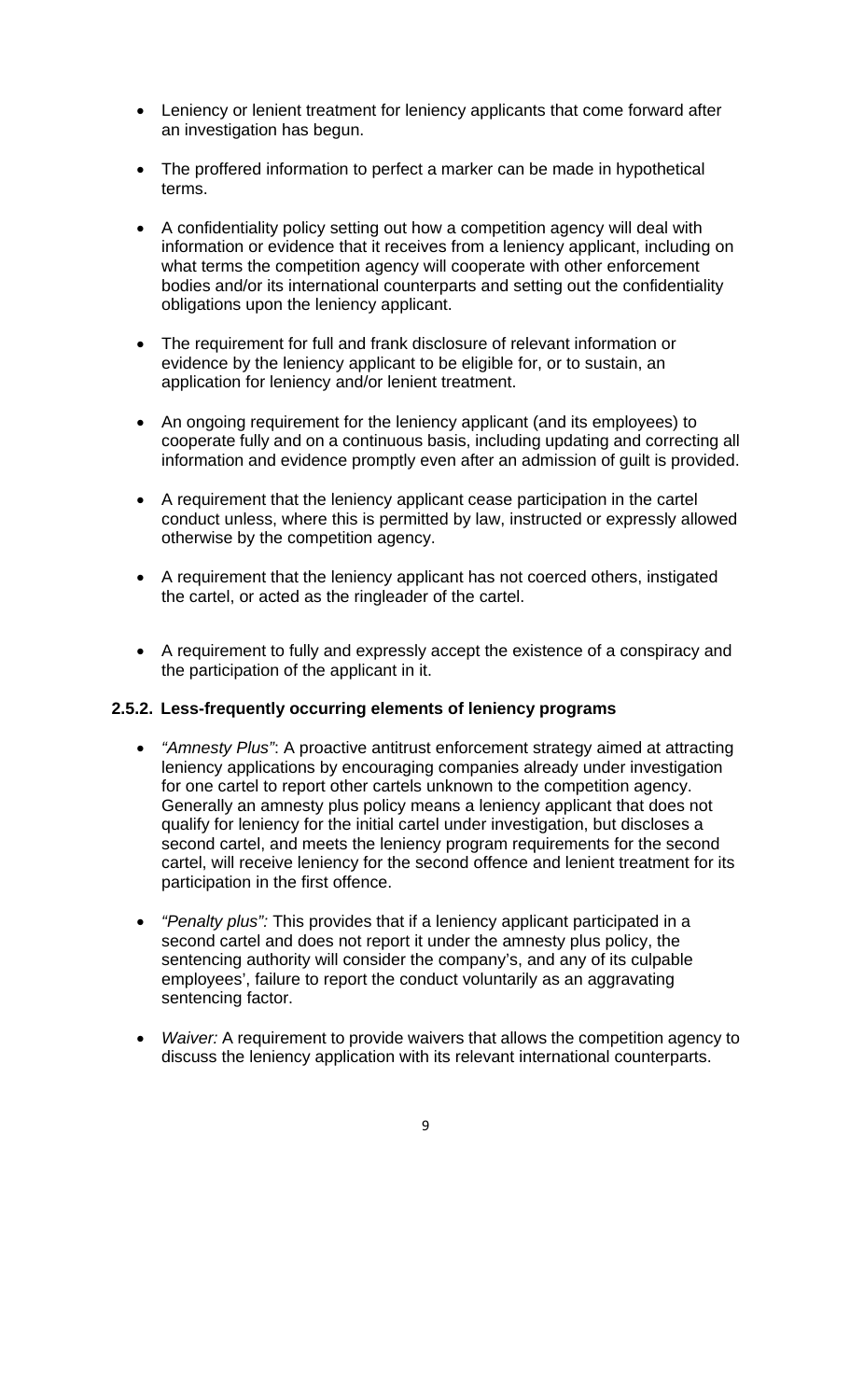- *Restitution:* A requirement for the leniency applicant to make restitution to injured parties.
- *Affirmative leniency/lenient treatment*: The practice of a competition agency approaching a company - which at the time may not even know that it or its competitors are under investigation – inviting it to cooperate and seek leniency. This is not possible in some jurisdictions where it would be considered as discriminatory treatment between different companies.
- *Uncovering facts previously unknown*: In some jurisdictions, where total immunity is no longer available, if a company applies for a reduction of the applicable penalty and provides information or stand-alone evidence relating to additional facts which were previously unknown to the competition agency and which have a direct bearing on the gravity or the duration of the offence, then these facts will not be taken into account when setting the fine against it, provided that it meets the other conditions for lenient treatment.
- *Withdrawal of evidence after a rejected immunity application:* in some jurisdictions where a leniency application has been considered by the authority and is the agency has determined that it insufficient to qualify the applicant for leniency, the applicant has the opportunity to, within a reasonable time; withdraw the evidence it submitted from the competition agency. If it is not withdrawn it can be used during any subsequent investigation by the competition agency.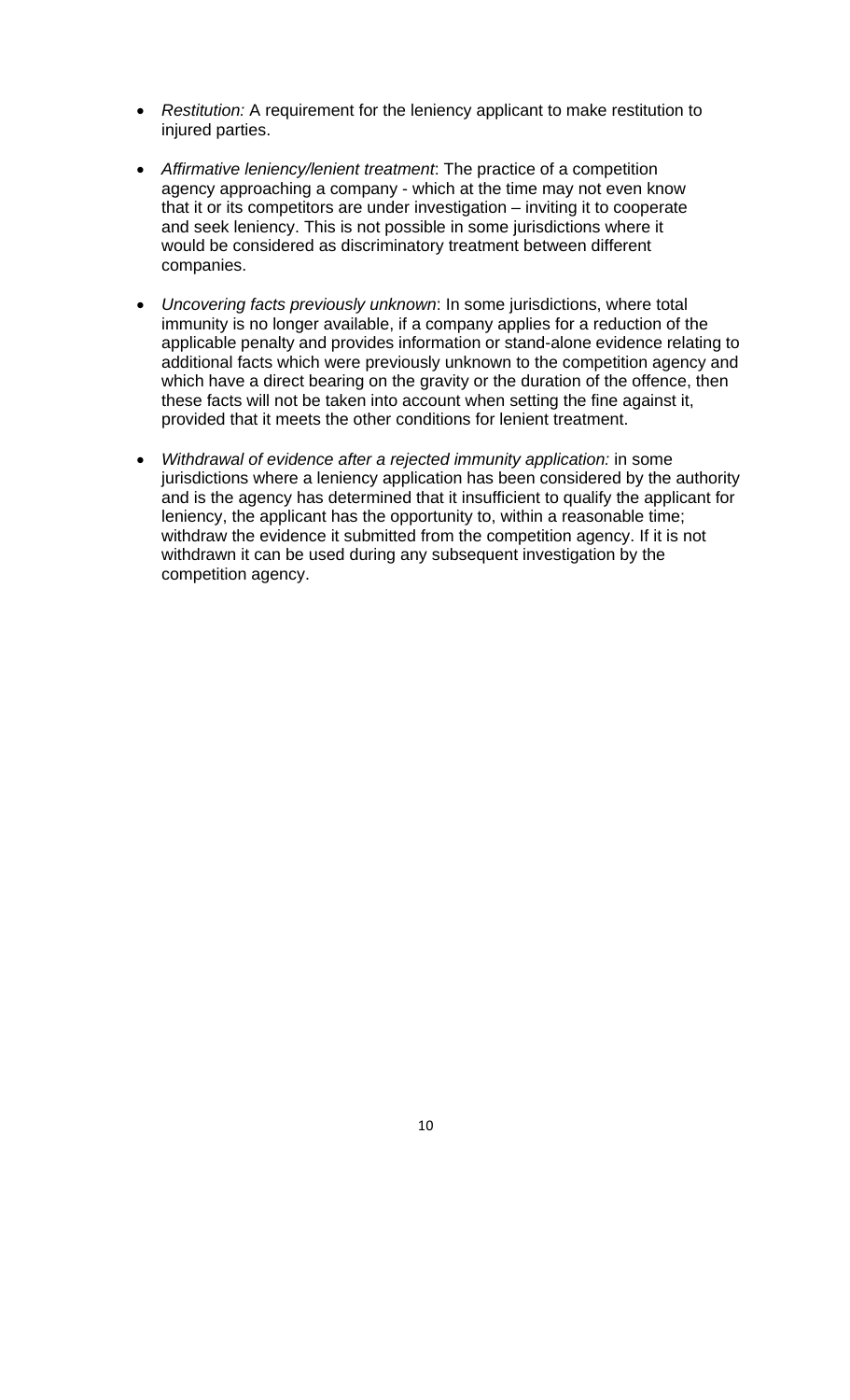#### **3. PRACTICAL ASPECTS IN ADMINISTERING AN EFFECTIVE LENIENCY PROGRAM**

#### **3.1. Purpose of markers in a leniency program**

As outlined above, a "marker" system under a leniency policy is a means for leniency applicants to reserve their place in the queue for a defined period of time whilst they conduct further internal investigations and attempt to perfect their application for leniency prior to the competition agency determining the first eligible leniency applicant. Markers are often sought and granted with initially incomplete information or evidence provided by the leniency applicant.

The leniency applicant's position is reserved in the queue for an agreed upon amount of time, usually on the condition that it provides further information or evidence to the competition agency within the agreed time period. Therefore, the leniency applicant receives a "marker," which provides certainty and clarity for potential leniency applicants. The marker system is an additional encouragement for a race to contact the competition agency.

If internal investigations by the leniency applicant fail to disclose a breach of the law, the marker may be withdrawn, revoked or allowed to lapse by the competition agency.

Some competition agencies extend the marker beyond those "first through the door" under their leniency policy. Such competition agencies provide for the queuing of potential leniency applicants and consider that having such a queue assists in ensuring continued cooperation of the leniency applicant that currently holds the first-in marker and securing cooperation and information or evidence from other parties to the cartel.

#### **3.1.1. Extensions to the marker period**

In many jurisdictions, markers are granted for specific periods, for example 28 days, to allow a company to perfect its leniency application.

Many jurisdictions with a marker system provide for the possibility of extensions to the marker period. In some circumstances and subject to the competition agency's particular leniency policy, it may be appropriate to grant an extension to a marker if a leniency applicant can demonstrate to the competition agency why additional time is necessary to perfect its application and that the leniency applicant is making a good faith effort to complete its application in a timely manner.

A leniency applicant may seek an extension of its marker if it is unable to perfect its application. This may occur for a number of reasons, particularly if aspects of the investigation are outside the leniency applicant's control, documents, information or evidence are outside the jurisdiction or the conduct is broader than originally thought. Inflexible timeframes regarding markers may reduce the incentives for early self-reporting and may impact on the efficacy of a leniency program.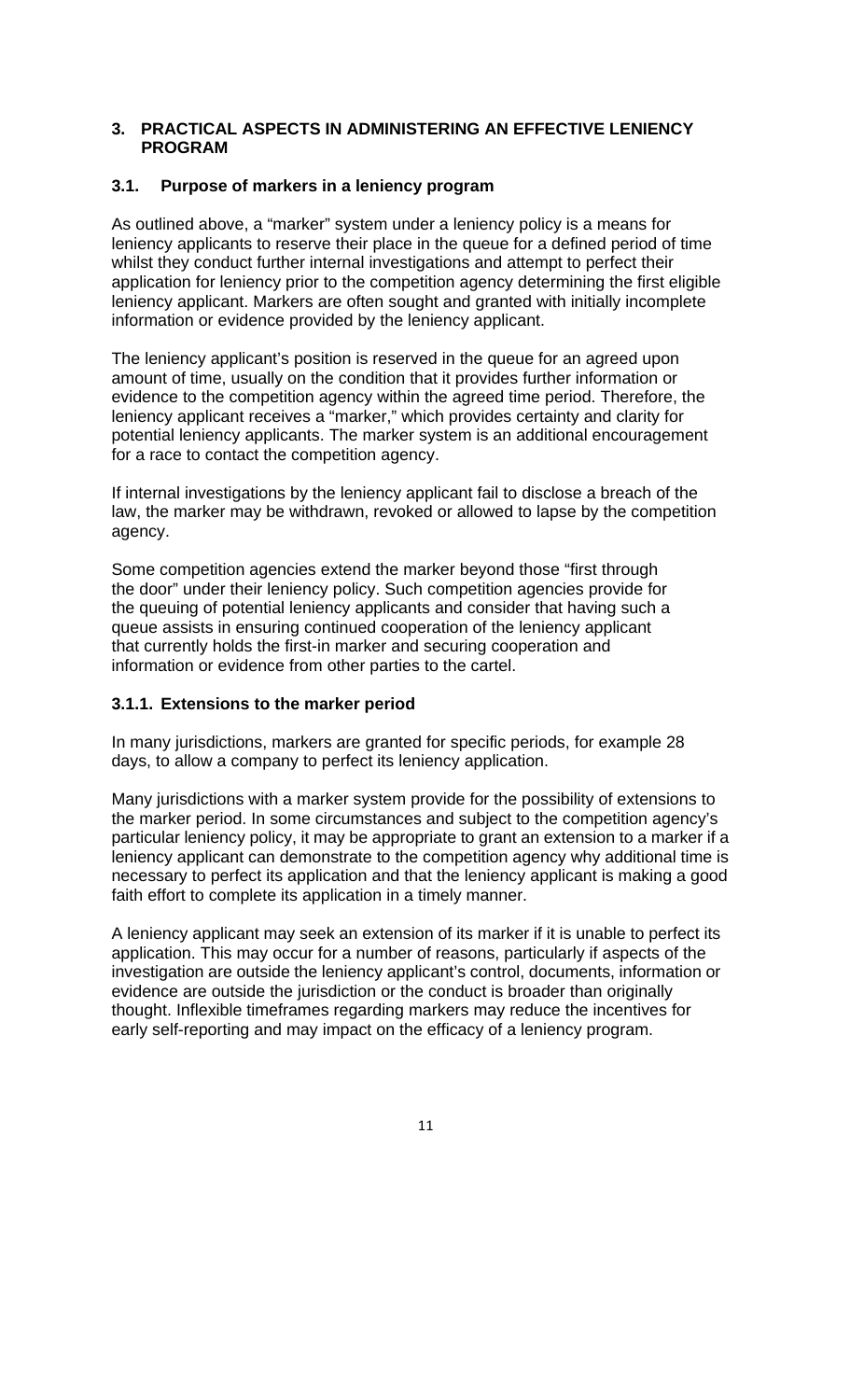It is good practice to use markers in the leniency application process because time is of the essence in making a leniency application and to grant extensions to marker periods where a leniency applicant is making a good faith effort to complete its application in a timely manner

It is good practice to ensure that markers and extensions to markers maintain the incentives on cartel participants to self‐report their involvement in a cartel

#### **3.1.2. Considering an application for leniency**

Leniency applications are based on a model whereby cartel participants self-report their conduct in exchange for leniency. While always jurisdiction specific, there are a number of criteria that the agencies typically apply when considering whether to grant leniency/lenient treatment:

- *Order of application*: Many competition agencies adopt a "first through the door" policy whereby the first eligible leniency applicant is given a marker regardless of the quality of the information or evidence provided, if the application is received before the competition agency has commenced a cartel investigation. The leniency applicant must later perfect its application by providing more detailed information or evidence to support a grant of leniency. Leniency may also be available for the first eligible leniency applicant after an investigation has commenced if the leniency applicant satisfies additional requirements.
- *Quality of evidence provided:* Lenient treatment may be available to second and subsequent leniency applicants depending upon the quality of the evidence provided to the competition agency and the degree of cooperation forthcoming.
- *Continuous and genuine cooperation*: The leniency applicant, in most jurisdictions, needs to satisfy certain conditions in exchange for leniency. These conditions include providing full cooperation and ceasing participation in the cartel (unless permitted to behave differently by the competition agency).
- *Role played in cartel*: In most jurisdictions, certain types of leniency applicants are not eligible for immunity because of the role they have played in the cartel (for example coercer, ringleader or instigator).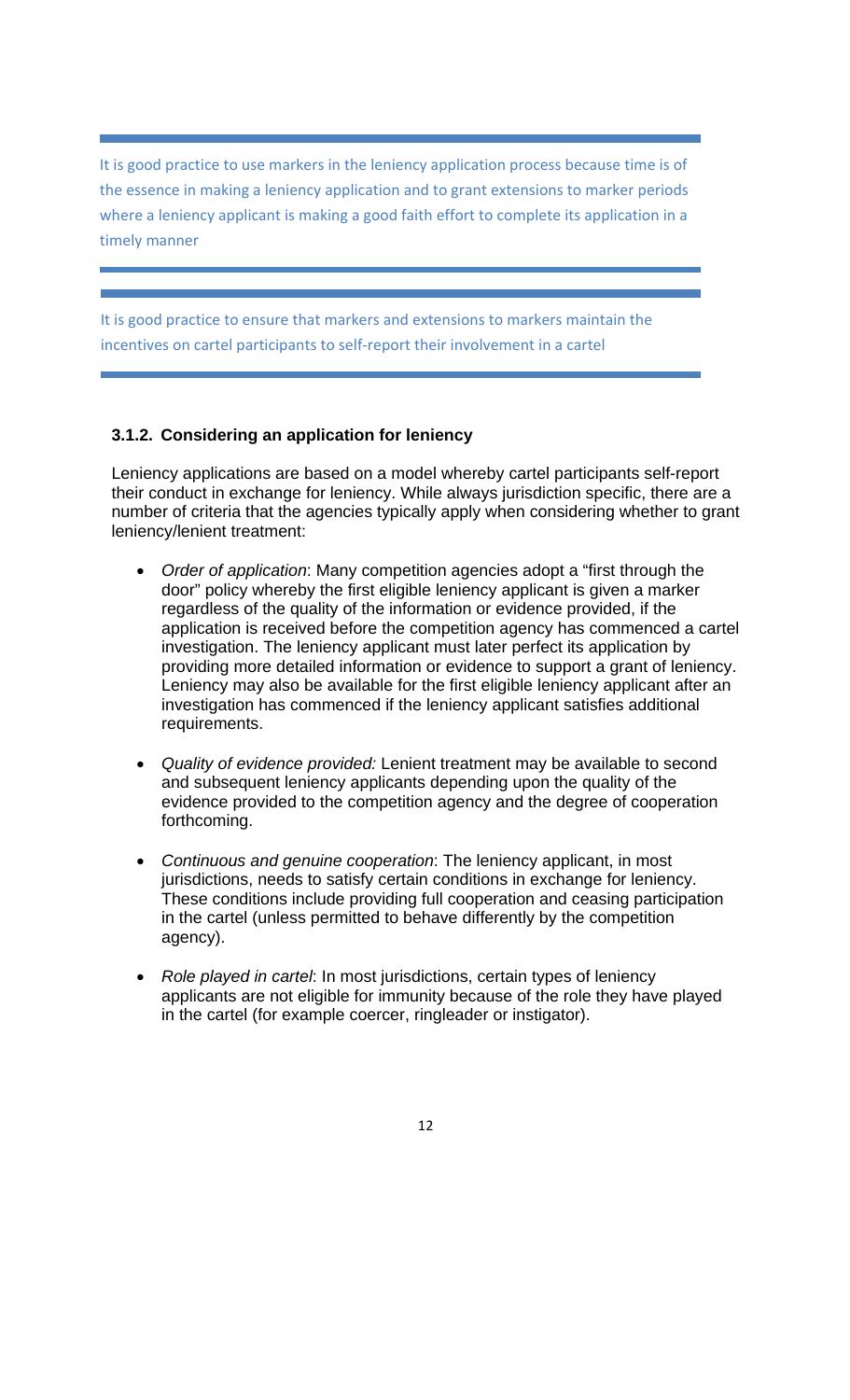It is good practice for the requirements for leniency to include full and frank disclosure of relevant information or evidence and ongoing cooperation by the leniency applicant, and if applicable, the leniency applicant's employees

#### **3.2. Forms of application for leniency**

There are essentially two forms of leniency applications:

- Written; and
- Oral.

An important consideration in deciding which form of leniency application to implement is the competition agency's ability to maintain the confidentiality of the application and any information or evidence provided by the leniency applicant in support of their leniency application.

#### **3.2.1. Written applications**

Written applications are used in many jurisdictions. However, potential leniency applicants may be reluctant to make a written application due to fear of private damages actions, including class actions, arising out of the application or a fear that any documents supplied may be discoverable by parties in private civil actions in the jurisdiction leniency is sought and/or in other jurisdictions. Some jurisdictions are attempting to address this issue by limiting the information requirements for written applications or through secrecy and access to file rules.

#### **3.2.2. Oral Applications**

Oral applications for leniency have developed in response to the potentially self-incriminating nature of providing a written application. Many jurisdictions now use a "paperless process" under which leniency applicants are not required to generate and provide written submissions/statements, but are required to provide all pre-existing documents. Submissions/statements are still provided during a paperless process (for example by way of tape recording or oral statement). Where oral statements by the leniency applicant receive greater confidentiality protections than a written application, a paperless process may increase an incentive to apply for leniency.

Where competition agencies have a concern about their ability to protect the confidentiality of, and limit third party access to, information or evidence provided by a leniency applicant, consideration should be given to changes to the relevant legal framework and other steps that can be taken to improve the protections around this sensitive information.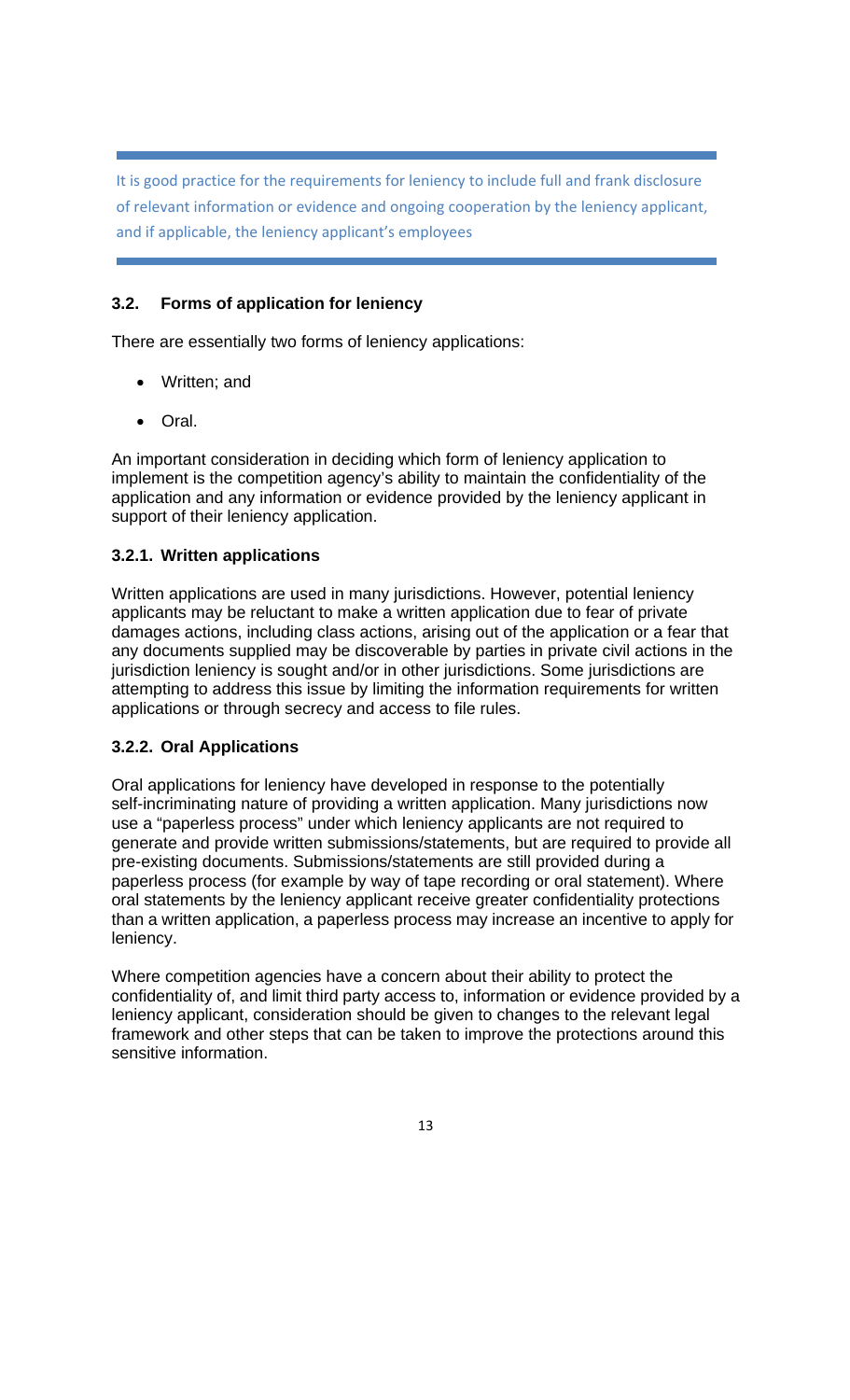#### **3.3. Dealing with second and subsequent leniency applicants**

The question of dealing with second, subsequent and amnesty plus applicants and whether they will receive lenient treatment under a leniency policy or under an agreement outside the leniency program should be considered. In some jurisdictions the maximum level of lenient treatment that the second applicant can receive is fixed (for example 50%). Whereas, in other jurisdictions the level of lenient treatment that second and subsequent leniency applicants can be granted depends on a number of elements, including the speed of the subsequent applicants approach and/or the quality of the information or evidence the subsequent applicant provides. It may also be tied to factors such as complete acceptance of responsibility for cartel behaviour and other mitigating factors. Provision of lenient treatment is generally subject to the same cooperation requirements as leniency.

It is good practice to provide for lenient treatment (less than full leniency) for second and subsequent cooperating cartel participants

#### **3.4. Where leniency applicants have sought leniency in other jurisdictions**

Most jurisdictions encourage leniency applicants to approach other relevant jurisdictions that have leniency policies. It is in the leniency applicant's interest to seek leniency in other relevant jurisdictions because, even though the information or evidence provided to the competition agency is held on a confidential basis, the subsequent investigations and any court action mean the alleged conduct will become public. In addition, when leniency applicants apply simultaneously in multiple jurisdictions, they often grant, or may be required to grant, waivers to allow the jurisdictions to share leniency information with each other, avoiding duplication for the leniency applicant and allowing the jurisdictions to conserve resources and expedite investigations.

It is good practice where applicable, for competition agencies to encourage leniency applicants to apply for leniency in other jurisdictions where cartel conduct also occurred

#### **3.5. Protection of information**

A confidentiality policy setting out how a competition agency will deal with information or evidence that it receives from a leniency applicant, including on what terms the competition agency will cooperate with its international counterparts, needs to be considered when drafting an effective leniency policy.

The protection of leniency information or evidence is necessary to allay fears that such information or evidence may be used against the leniency applicant in private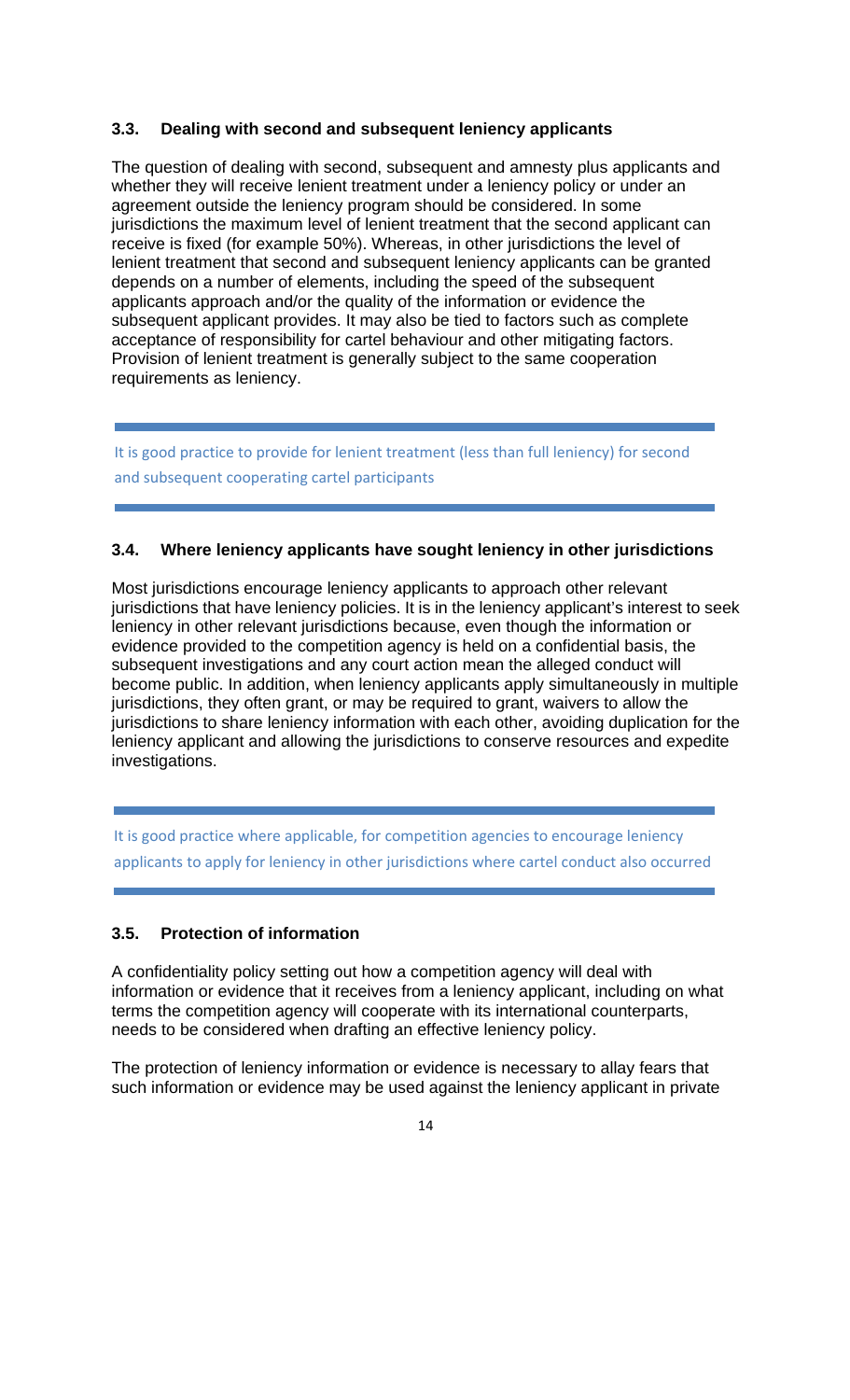civil actions or shared with another government agency, foreign or domestic, which may use that information or evidence against the applicant without providing leniency. The potential for third party discoverability of materials provided to a competition agency in relation to a leniency application is an ongoing concern for leniency applicants.

Depending on the leniency policy, if a competition agency revokes a leniency applicant's conditional leniency for failure to meet all the requirements of the conditional leniency, the competition agency may be free to use all information or evidence obtained from that former leniency applicant in the investigation and prosecution of that former leniency applicant. This demonstrates the importance of drafting clear rules and conditions that a leniency application should follow to gain leniency.

Such protections are not meant to inhibit a competition agency's investigation into the cartel. There are limits to the steps that a competition agency can take to protect the identity of leniency applicants, for example in industries with limited numbers of competitors, as their identity may be inferred from the competition agency's investigation.

It is good practice to encourage a leniency applicant to provide a waiver that allows a competition agency to discuss the application with relevant counterpart agencies and cooperate on parallel investigative processes

It is good practice to keep the identity of the leniency applicant and any information or evidence confidential unless the leniency applicant provides a waiver, the competition agency is required by law to disclose the information or evidence, or the leniency applicant discloses its application

#### **3.6. Responsibility for the leniency program within a competition agency**

A clear contact point for leniency applications is essential for an effective leniency program. This can be achieved by designating and publicising a responsible individual or establishing a dedicated cartel unit to receive the applications. Having an individual responsible for administering the leniency policy may enhance the transparency and consistency in the application of the leniency policy and processes. If a leniency applicant may contact more than one person in a competition agency, it is important for each point of contact to track the exact time of the application or request for a marker, as leniency applicants may apply very close in time and there must be a record of which leniency applicant applied first.

Whatever method the competition agency chooses, the overarching goal is to ensure consistent, predictable and transparent implementation of the leniency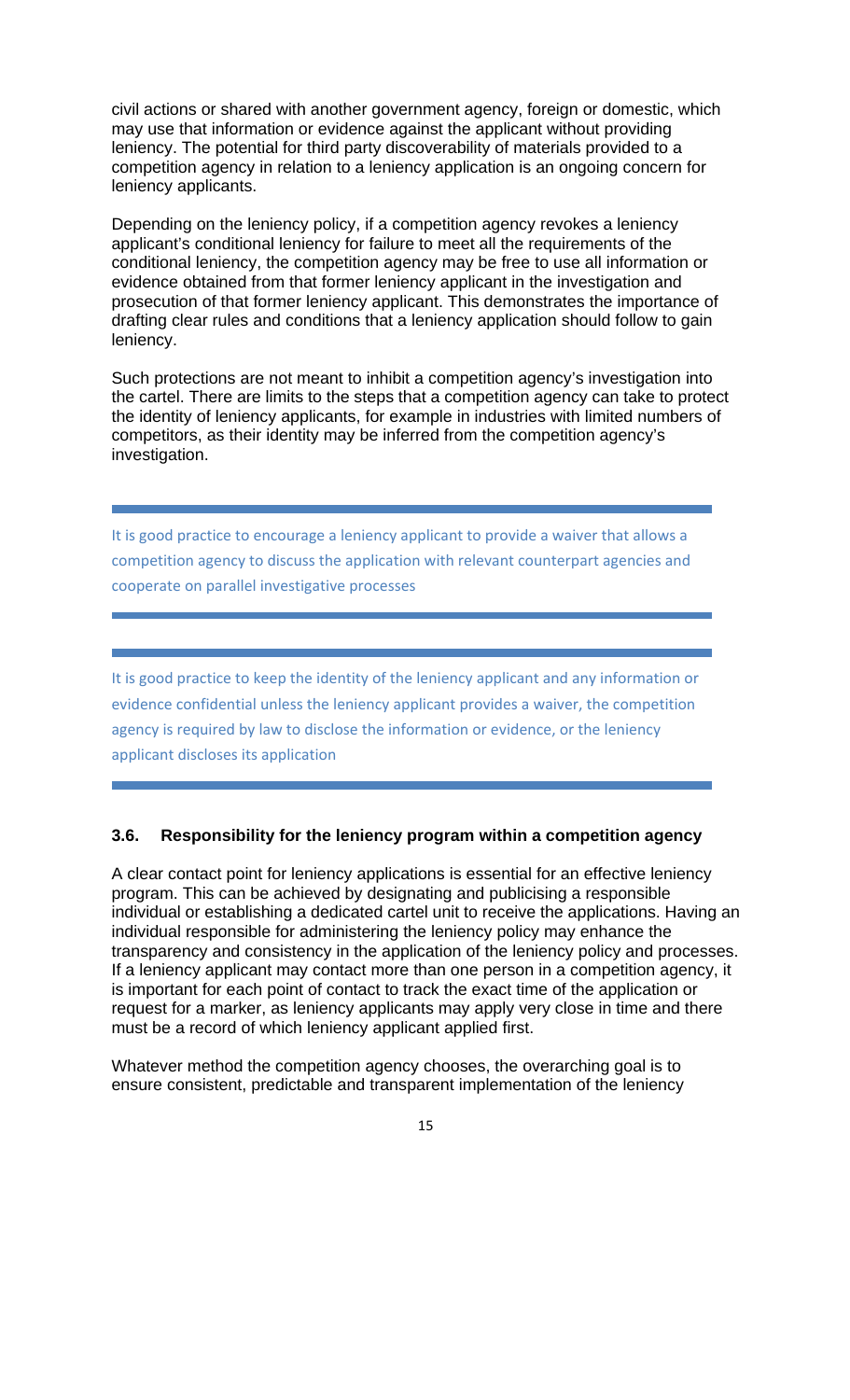policy.

#### **3.7. Clear requirements for leniency applicants to cooperate with the competition agency**

Providing and strictly enforcing the cooperation requirements that leniency applicants must fulfil in order to receive and retain leniency is likely to ensure ongoing cooperation and enable the competition agency to complete its investigation and any associated enforcement activities.

To assist in managing this issue, competition agencies have adopted a number of approaches, including:

- clear description of the requirements for full cooperation, which then need to be communicated to leniency applicants and published;
- clear and concise standard form letters and protocols; and
- a demonstrated preparedness to deal with non-compliance with the cooperation requirements, such as by revoking a marker, withdrawing leniency or filing obstruction of justice (or similar) charges.

Competition agencies typically demand complete and continuing cooperation from applicants seeking leniency. Further investigation will be needed to locate all the cartel participants and assemble the necessary evidence to adjudicate or prosecute, and leniency applicants are particularly well placed to assist in that process.

Leniency applicants are often asked to undertake specific tasks, which then provide a mechanism for competition agencies to assess their level of cooperation. Failure to complete these tasks may have implications on their leniency status. The tasks will depend on the competition agency, the legal system under which it operates, and the leniency policy, but may include:

- forensic imaging of computers of relevant employees;
- providing telephone records of employees;
- making current employees available for interview; and
- providing records to assist in locating former employees.

Strict enforcement of the cooperation requirements of the marker and leniency processes will provide a strong incentive for leniency program participants to promptly respond to competition agency requests.

It is good practice to have maximum transparency and certainty with respect to the requirements for leniency and the application of policies, procedures and practices governing applications for leniency, the conditions for granting leniency and the roles, responsibilities and contact information for competition agency officials involved in the implementation of the leniency program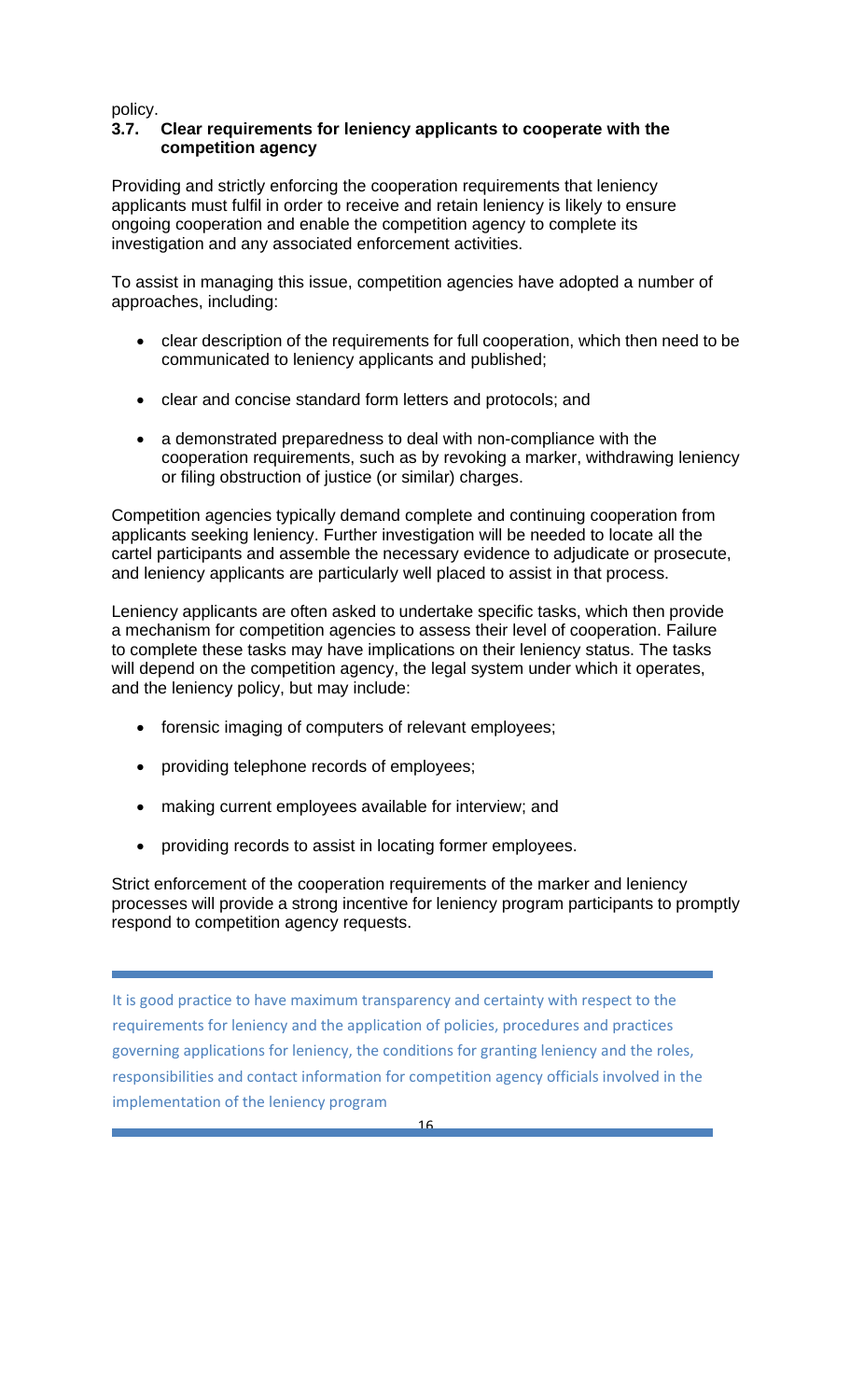#### **3.8. Implementation of leniency decisions**

Some jurisdictions have a conditional leniency policy, which requires ongoing cooperation throughout the course of investigation and any subsequent enforcement action. In many jurisdictions, the final leniency decision does not take place until the end of the enforcement process.

These competition agencies usually offer the leniency applicant conditional leniency, which is contingent upon the leniency applicant satisfying the ongoing requirements of the policy, including verification of the leniency applicant's eligibility for leniency and cooperation with the competition agency in its investigation and prosecution of other cartel participants.

#### **3.9. Closing an investigation where there is a leniency applicant**

Investigations may be closed for various reasons and not all leniency applications will lead to enforcement action.

In these circumstances, depending on the competition agency and their leniency policy, it may be appropriate to hold indefinitely the leniency applicant's place in the marker queue. This practice is not followed in some jurisdictions. It may also be appropriate to grant final immunity where administrative action or adjudicated proceedings has not and will not occur. Further, it may be appropriate to allow the leniency applicant to withdraw their application.

It is good practice to ensure that certainty for leniency applicants is maintained where investigations involving leniency applicants are closed

#### **3.10. Making leniency work in a bifurcated enforcement model**

A bifurcated enforcement model typically refers to the situation where the investigative/administrative and prosecutorial roles are divided between two different agencies.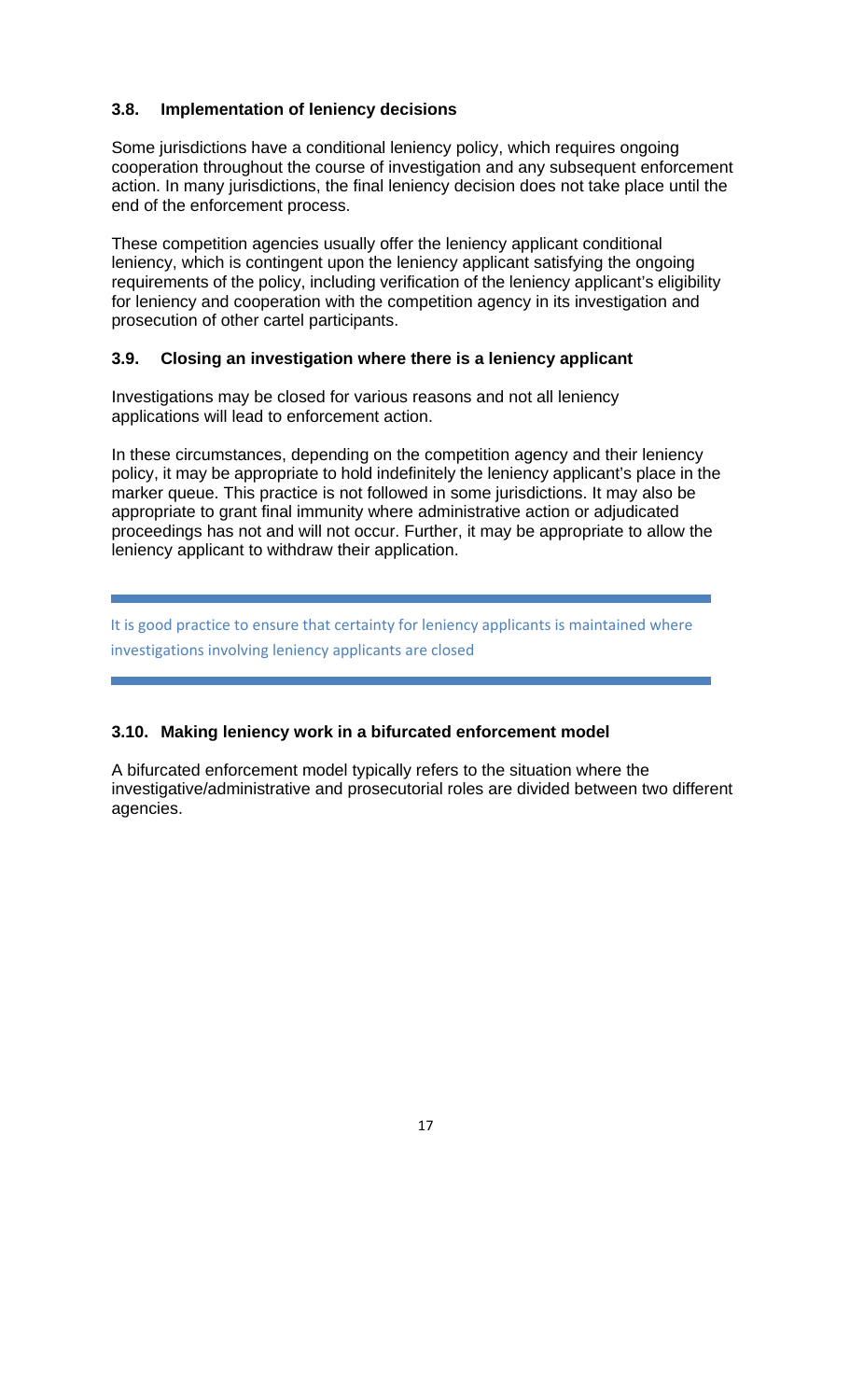Bifurcation of responsibilities in respect of cartel matters may introduce some unpredictability and uncertainty regarding the leniency program, particularly the application and decision-making process. This may be compounded if the investigating agency and the prosecuting agency are separate and have separate and differing leniency policies.

It is good practice, in a bifurcated system where different authorities are responsible for the investigation and prosecution of cartels, respectively, for authorities to have consistent leniency policies, a shared philosophy about the seriousness of cartel conduct, shared priorities toward prosecuting cartel activity and open and constant communication

#### **3.11. Making leniency work in a parallel civil and criminal model**

A parallel civil and criminal enforcement model typically refers to the situation where it is possible to take both civil and criminal action against cartels, depending on the evidence available against cartel participants. In some circumstances, such a model may also involve a bifurcated enforcement model for the prosecution of the criminal aspect.

Like a bifurcated system, a parallel civil and criminal model may introduce some unpredictability and uncertainty regarding the leniency policy, particularly the application and decision-making process.

In a parallel system, it is important that the application of the leniency policy to civil and criminal cartel conduct is clearly articulated to provide maximum certainty to potential leniency applicants

#### **3.12. Leniency as an ongoing investigatory tool**

There is no doubt that, given the right environment, a leniency policy can be an efficient and effective means of detecting, investigating and prosecuting or adjudicating cartel conduct.

Some jurisdictions are authorised to go further by asking leniency applicants to continue their conduct in an undercover capacity to enable the competition agency to collect information or evidence about their co-conspirators, for example, by recording meetings or telephone conversations or providing information or evidence to enable an agency to utilise its investigative powers, such as searches or wiretaps.

In other jurisdictions, the leniency applicant is required to cease all cartel activities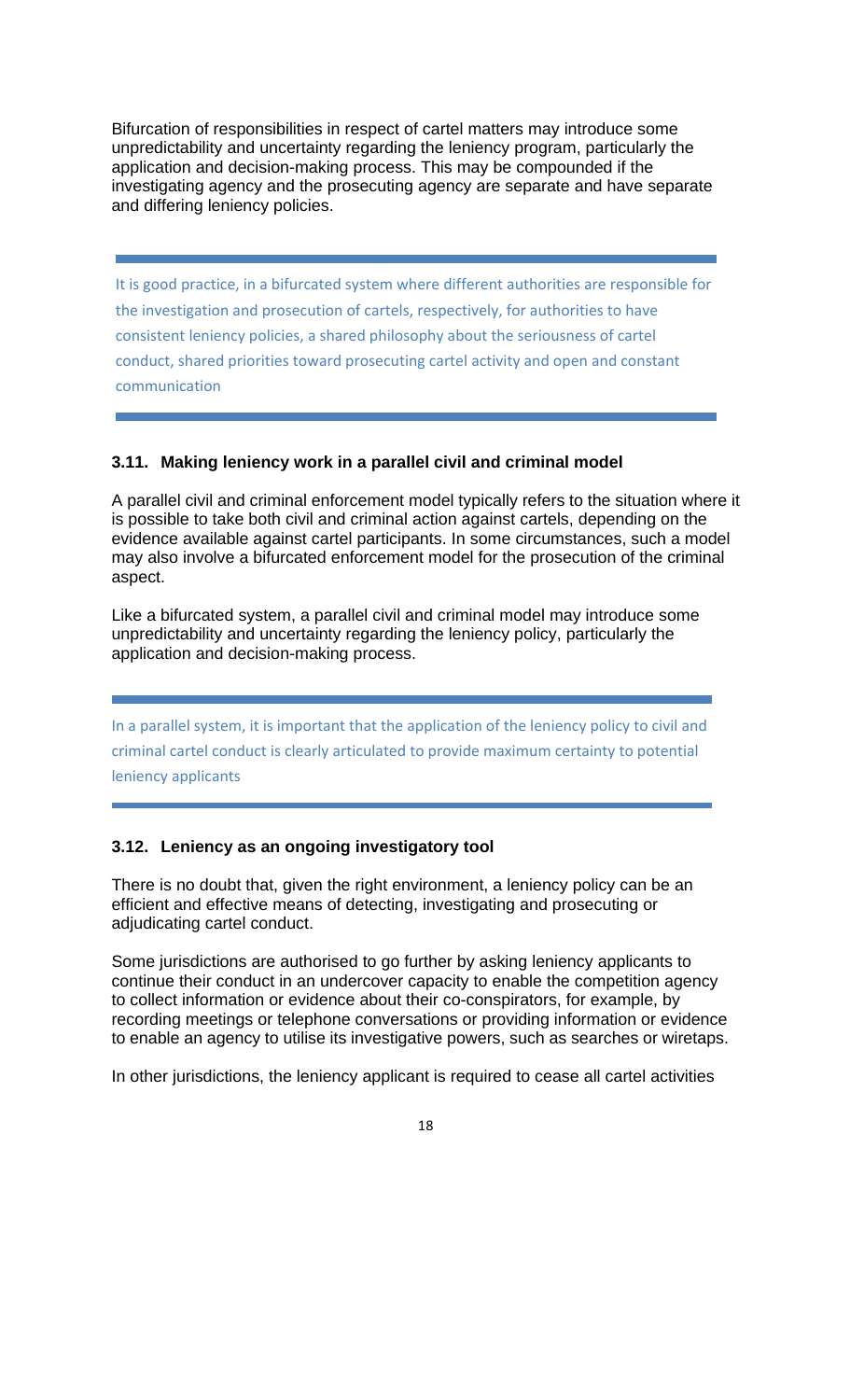immediately or be allowed to maintain certain cartel activities or a passive role in the cartel contacts to ensure the competition agency's investigation is kept secret. In some jurisdictions, covertly recorded conversations are not admissible as evidence. These divergences may cause difficulties both for the leniency applicant and competition agencies when simultaneous leniency applications are made in jurisdictions with differing rules on this issue.

It is good practice for competition agencies to ask leniency applicants if they have applied for leniency in other jurisdictions, and if so, what conditions, have been imposed (this may assist coordination between competition agencies)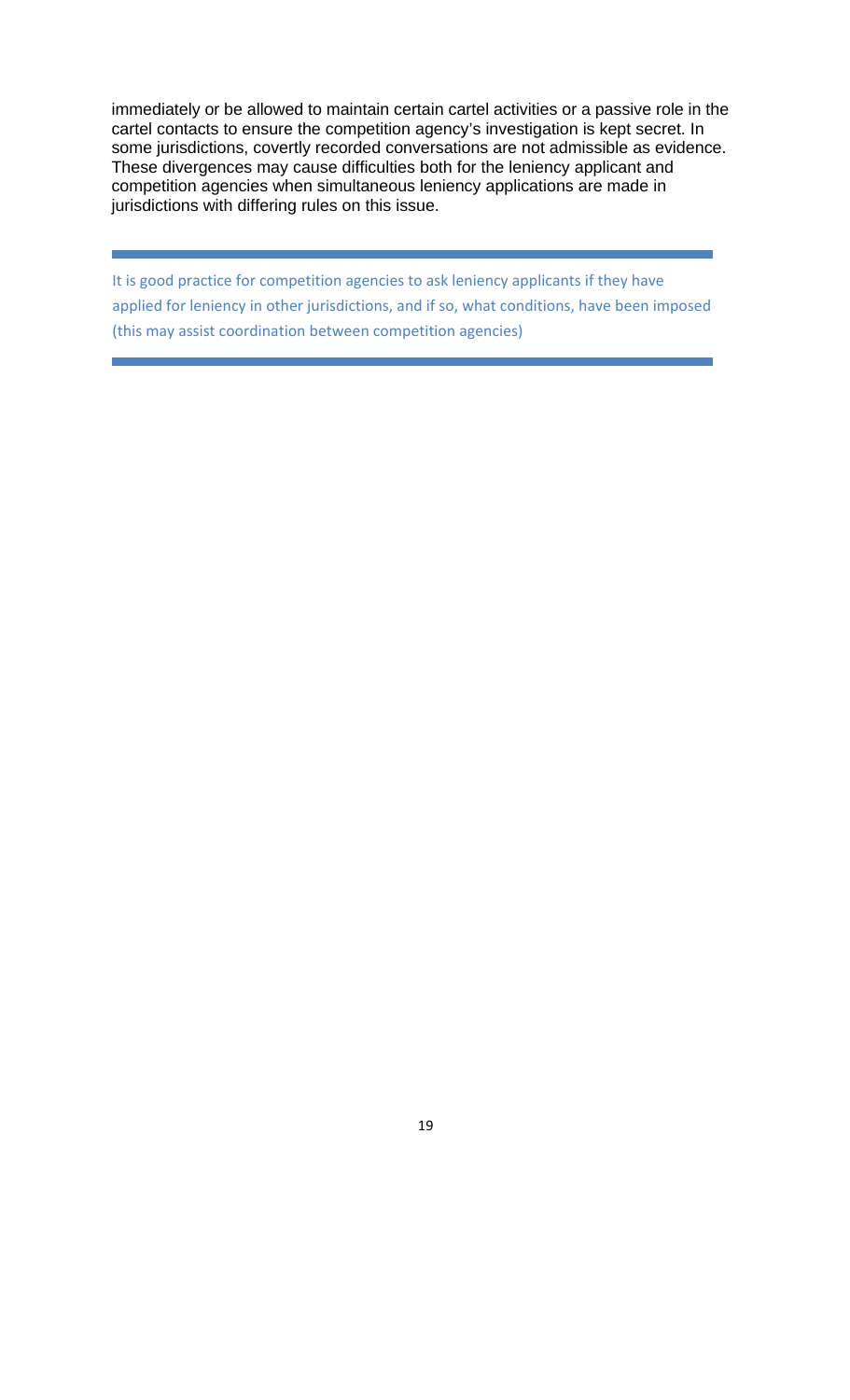#### **4. EDUCATION AND AWARENESS RAISING**

International experience has shown that one of the most important elements of establishing a successful leniency policy is for competition agencies to raise education and awareness of their leniency policy and competition law generally.

Educating and engaging business, government, consumer groups and even the public in general is important in order to heighten the awareness of any leniency policy and ultimately to generate leniency applications. This goes hand in hand with a heightened awareness of the potential penalties for any involvement in cartel behaviour without the possibility of leniency. International experience suggests this can be achieved through a variety of methods some of which are outlined below.

The internet is widely used and most jurisdictions publish their leniency policy on their websites. To make the leniency program more accessible, some also publish additional documentation such as guidelines<sup>2</sup> and/or Frequently Asked Questions<sup>3</sup> on their leniency programs. Some jurisdictions<sup>4</sup> produce television adverts that are also posted on their websites. These seem to be effective techniques for promoting greater awareness of leniency programs and competition law generally.

In a bifurcated system, leniency policies should be published on the websites of the competition agency and/or authority responsible for the investigation of cartels, as well as the authority responsible for the prosecution<sup>5</sup>. This helps to demonstrate that both the competition agency and/or authority has undertaken a shared responsibility and commitment to active enforcement of competition law through, *inter alia*, promoting the use of the leniency program. A Memorandum of Understanding should be signed providing a clear understanding of the parties' respective roles and responsibilities at the investigative and prosecution stages.

A consultation process during the launch and/or any subsequent review of a leniency policy can also be used as a method of drawing attention to, and encouraging dialogue on, the program. Legal firms will often publish articles and express their views on the matter in a variety of domestic fora, including mainstream legal journals and the general media. These sources help broaden the scope of awareness of the leniency program.

Education and awareness campaigns often include targeted publications and position papers, speeches and presentations at conferences by senior competition agency officers<sup>6</sup>. Business, consumer and government organisations can be invited to information sessions and road shows can be organised to raise

<sup>&</sup>lt;sup>2</sup> OFT in the UK; http://www.oft.gov.uk/advice\_and\_resources/resource\_base/legal/competition-act-1998/leniency Dr T in the US; http://www.or.gov.com/communic/criminal/239583.htm<br>BC in the EU; http://www.justice.gov/atr/public/criminal/239583.htm<br>EC in the EU; http://europa.eu/rapid/press-release\_MEMO-06-357\_er

release\_MEMO-06-357\_en.htm?locale=en and

http://europa.eu/rapid/press-release\_MEMO-06-469\_en.htm?locale=en Department of Justice's Antitrust Division in the U.S.; http://www.justice.gov/atr/public/criminal/239583.htm

In Poland and the Netherlands: http://www.uokik.gov.pl/en/competition\_protection/leniency\_programme/ httphttp://www.nmanet.nl/nederlands/home/Bedrijven/Clementie/Film\_Clementie\_in\_kartelza In the EU:

http://ec.europa.eu/competition/consumers/index\_en.htmlhttp://www.nmanet.nl/nederlands/home/Bedrijven/Clementie/Film\_Cle mentie\_in\_kartelzaken.asp<br><sup>5</sup>. Canade and Italand (and

Canada and Ireland (and soon also Australia)

<sup>&</sup>lt;sup>6</sup> Such as a paper presented in New Zealand "Altered States: Co-operation between Cartelier & Commerce Commission", 7th Annual Competition Law & Regulation Review, 2007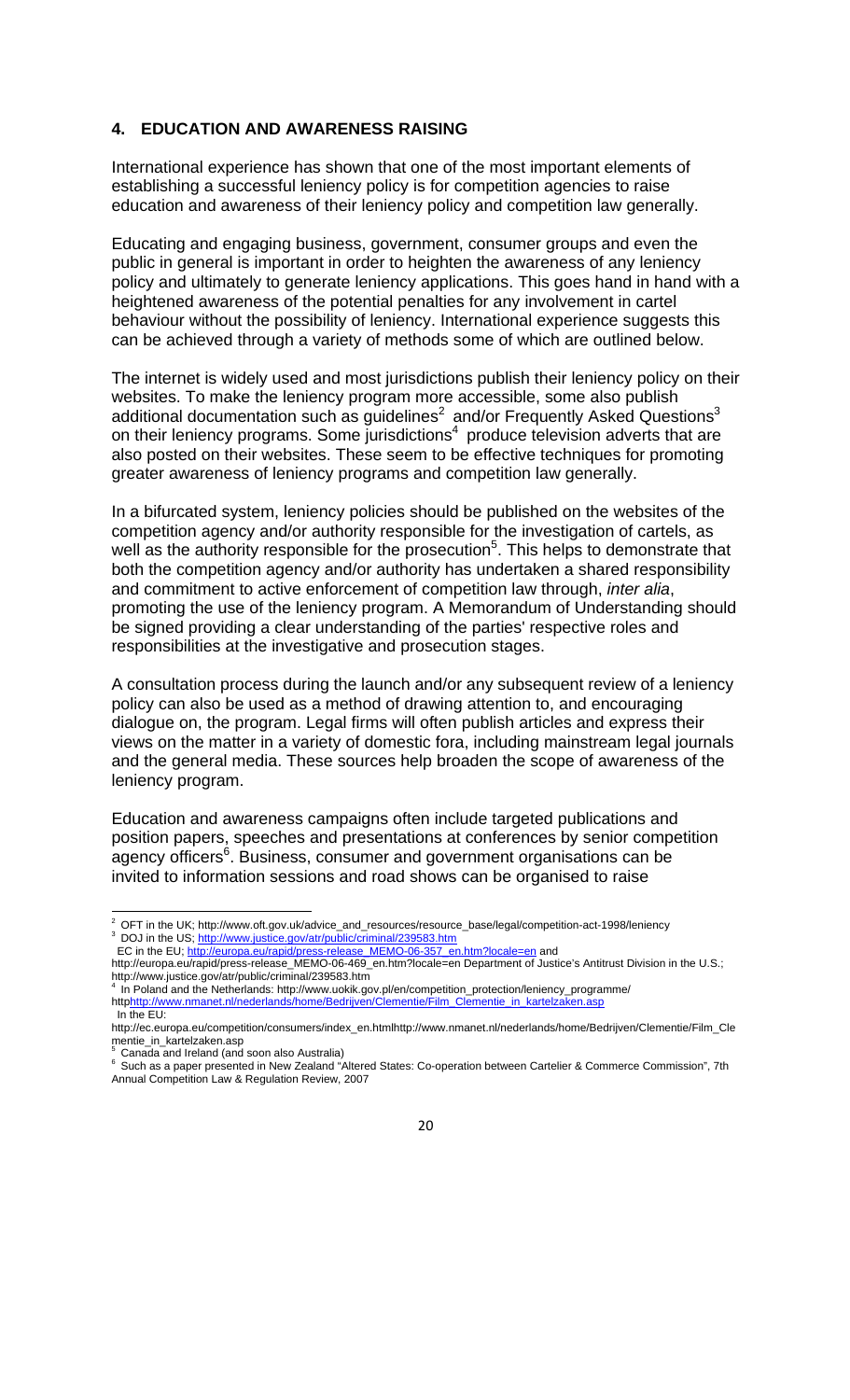awareness of the leniency policy, targeting for example industry bodies and/or trade associations.

Business cards<sup>7</sup> containing the salient points of the leniency policy, the website address for the leniency policy, as well as any "leniency hotline" number can be printed and distributed by case officers/investigators in the normal course of business.

Press articles and/or releases focusing on successful cartel prosecutions arising from leniency applications (where confidentiality is not breached) are also a good way to draw attention to the leniency policy, especially if such prosecutions involve high fines and even prison sentences in jurisdictions with criminal sanctions. Many competition agencies also publish their cartel decisions, including the reasoning for the specific reductions in sanctions, for cases of leniency or lenient treatment.

Education is a key part of a successful leniency program as it heightens the awareness of the leniency program and ultimately encourages leniency applications.

It is good practice to encourage leniency applications through education and awareness campaigns, as well as transparency of leniency decisions

 <sup>7</sup> In Ireland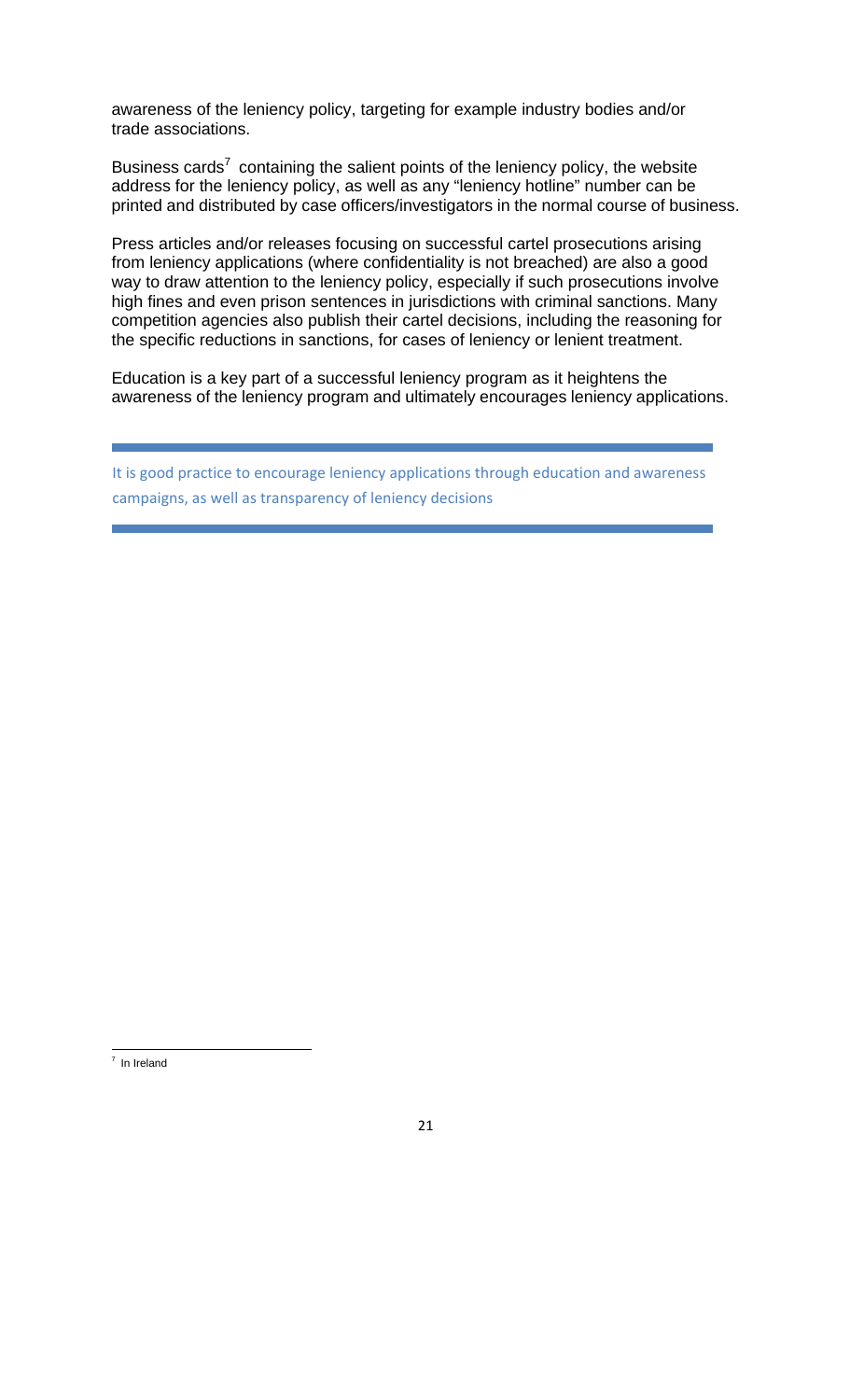#### **APPENDIX 1: Good practices relating to leniency programs**

The following list reflects good practices common to many ICN members. This list is meant to provide a concise summary of common and widely reported practices relating to the drafting and implementation of effective leniency policies. The list does not purport to present all possible practices. Practices used will depend on the peculiarities of each jurisdiction's cartel regime and the particular circumstances of each legal system.

It is good practice:

- to make lenient treatment available where the leniency applicant facilitates the competition agency's ability to prove a cartel;
- to make leniency available both where the competition agency is unaware of the cartel and where the competition agency is aware of the cartel, but the competition agency does not have sufficient evidence to proceed to adjudicate or prosecute;
- to use markers in the leniency application process because time is of the essence in making a leniency application and grant extensions to marker periods where a leniency applicant is making a good faith effort to complete its application in a timely manner;
- to ensure that markers and extensions to marker periods maintain the incentives on cartel participants to self-report their involvement in a cartel;
- for the requirements for leniency to include full and frank disclosure of relevant information or evidence and ongoing cooperation by the leniency applicant, and if applicable, the leniency applicant's employees;
- to provide for lenient treatment (less than full leniency) for second and subsequent cooperating cartel participants;
- where applicable, for competition agencies to encourage leniency applicants to apply for leniency in other jurisdictions where cartel conduct also occurred;
- to encourage a leniency applicant to provide a waiver that allows a competition agency to discuss the application with relevant counterpart agencies and cooperate on parallel investigative processes;
- to keep the identity of the leniency applicant and any information or evidence provided by the leniency applicant confidential unless the leniency applicant provides a waiver, the competition agency is required by law to disclose the information or evidence, or the leniency applicant discloses its application;
- to have maximum transparency and certainty with respect to the requirements for leniency and the application of policies, procedures and practices governing applications for leniency, the conditions for granting leniency and the roles,
	- 22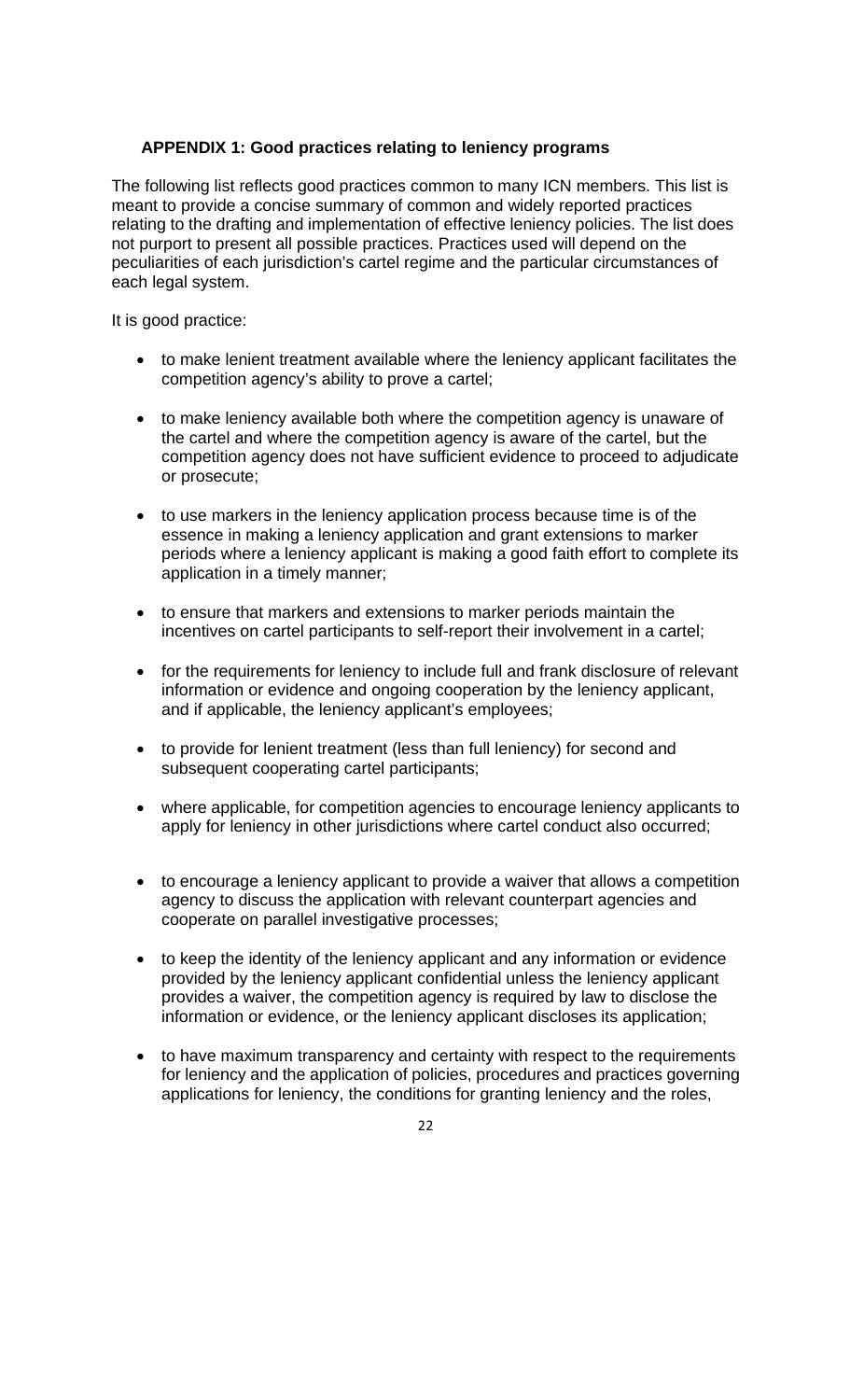responsibilities and contact information for competition agency officials involved in the implementation of the leniency program;

- to ensure that certainty for leniency applicants is maintained where investigations involving leniency applicants are closed;
- in a bifurcated system, where different authorities are responsible for the investigation and prosecution of cartels, respectively, for authorities to have consistent leniency policies, a shared philosophy about the seriousness of cartel conduct, shared priorities toward prosecuting cartel activity and open and constant communication;
- in a parallel system, it is important that the application of the leniency policy to civil and criminal cartel conduct is clearly articulated to provide maximum certainty to potential leniency applicants;
- for competition agencies to ask leniency applicants if they have applied for leniency in other jurisdictions, and if so, what conditions, if any, have been imposed (this may assist coordination between competition agencies); and
- to encourage leniency applications through education and awareness campaigns, as well as transparency of leniency decisions.